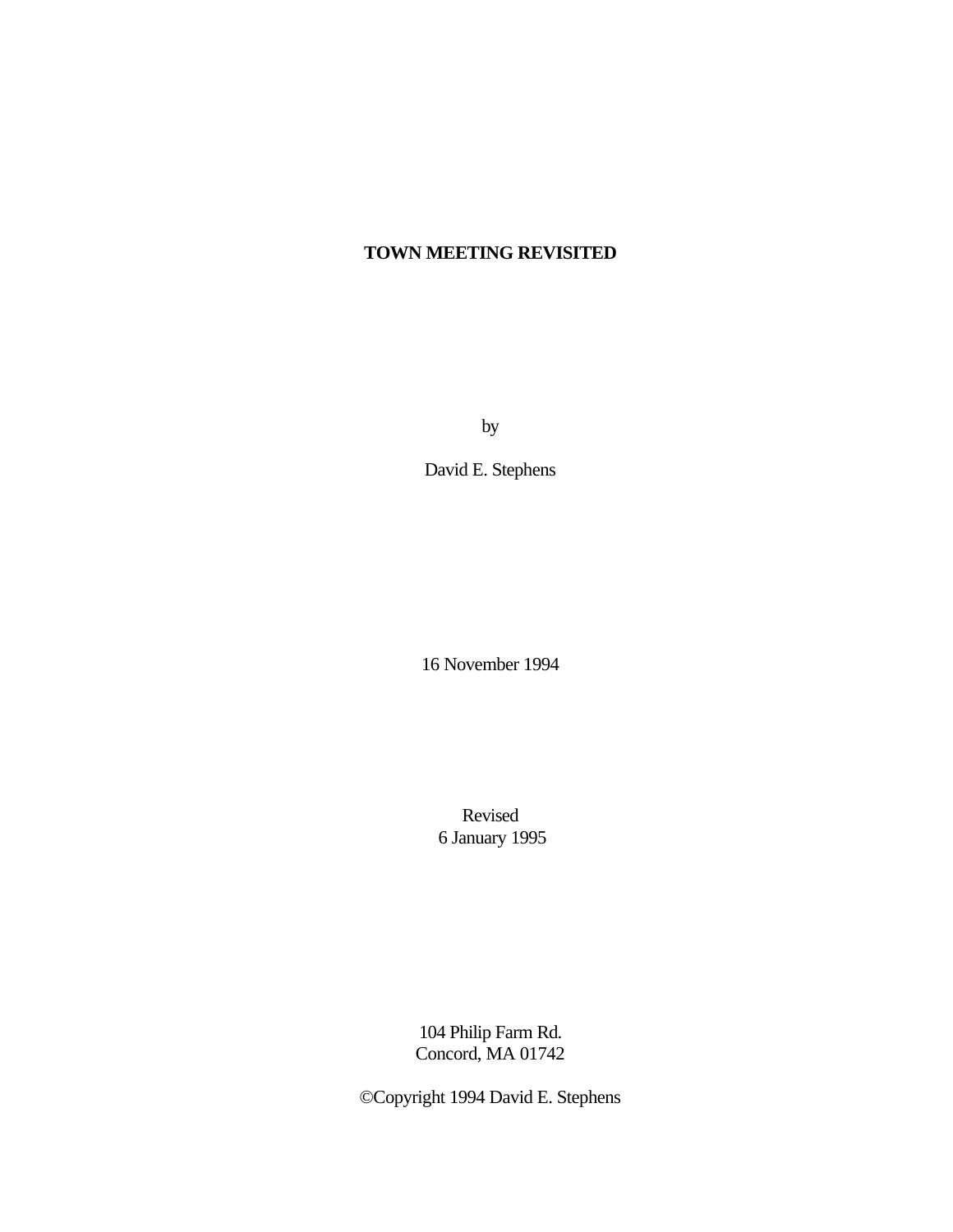#### **ACKNOWLEDGMENTS**

I wish to express my sincere appreciation to those who spent their valuable time in reading drafts of the first two parts of this paper and rendered helpful judgments on its substance. Adjustments were made in light of those assessments, but not everything offered could be accommodated. The third part of the paper, consisting of observations and recommendations I offer in light of the first two parts, was not submitted for review and reflects my own views. Thus, deficiencies in the final work are attributable solely to me, not the readers.

In particular, I wish to thank Mr. Arthur L. Stevenson, Esq., the current Town Moderator, for his perceptive and plain spoken review of the first draft of the first and second parts of the paper. We do not agree on some crucial aspects of my evaluation of the state of Town Meeting in Concord, or its likely future. Nevertheless, I believe it fair to say that we do agree upon the critical importance of preserving and maintaining the highest possible degree of democracy in the affairs of this historic town where both peaceful and forcible American resistance to political tyranny found early expression. Arthur's many years of service to this town are creditable, and his comments on the first draft were most helpful. We still disagree on particulars, but do so in the spirit of seeking the common good of Concord's citizens.

David Stephens Concord, MA January 6, 1995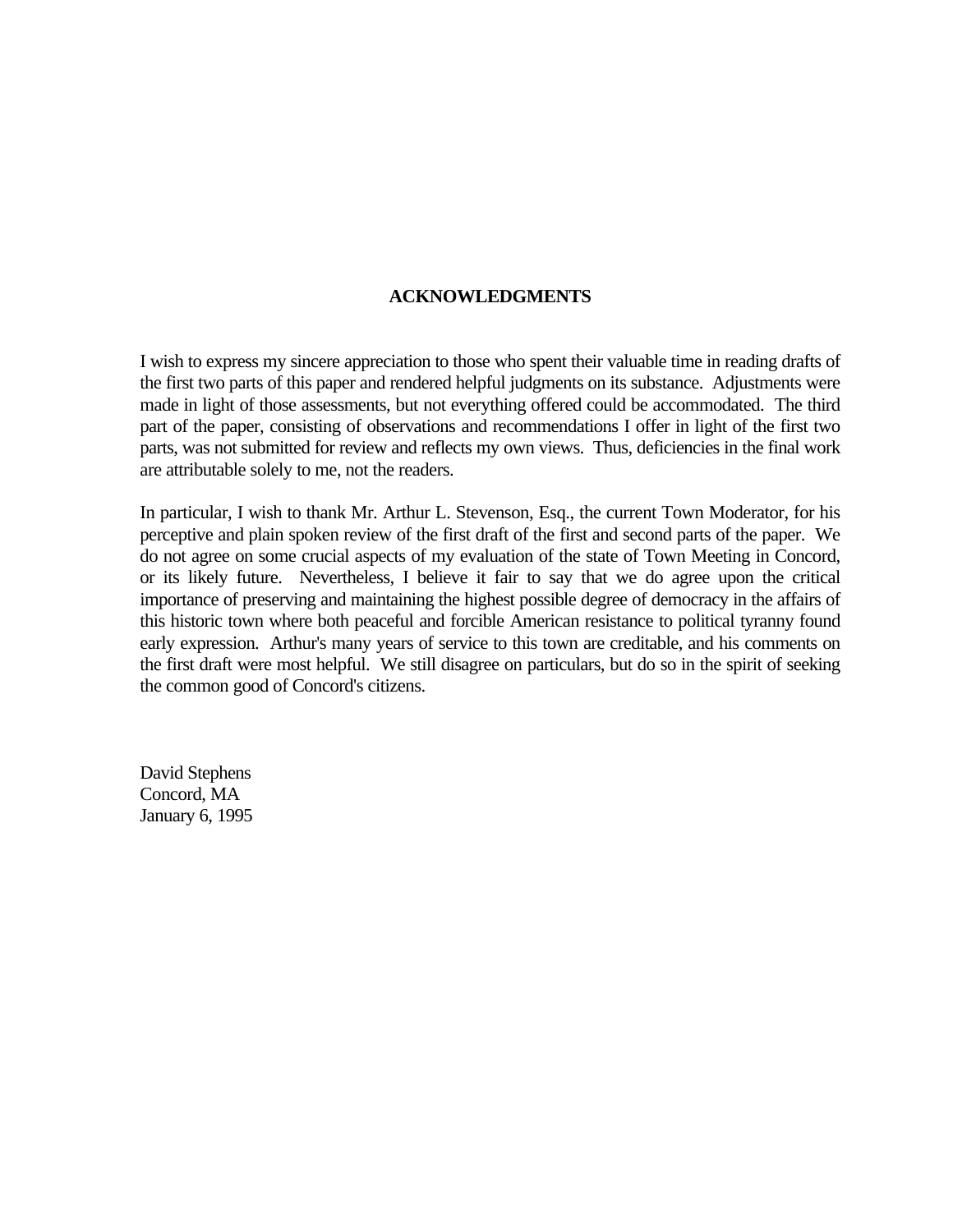## TOWN MEETING REVISITED

### Table of Contents

APPENDIX: Summary Matrix of Officials, Boards and Committees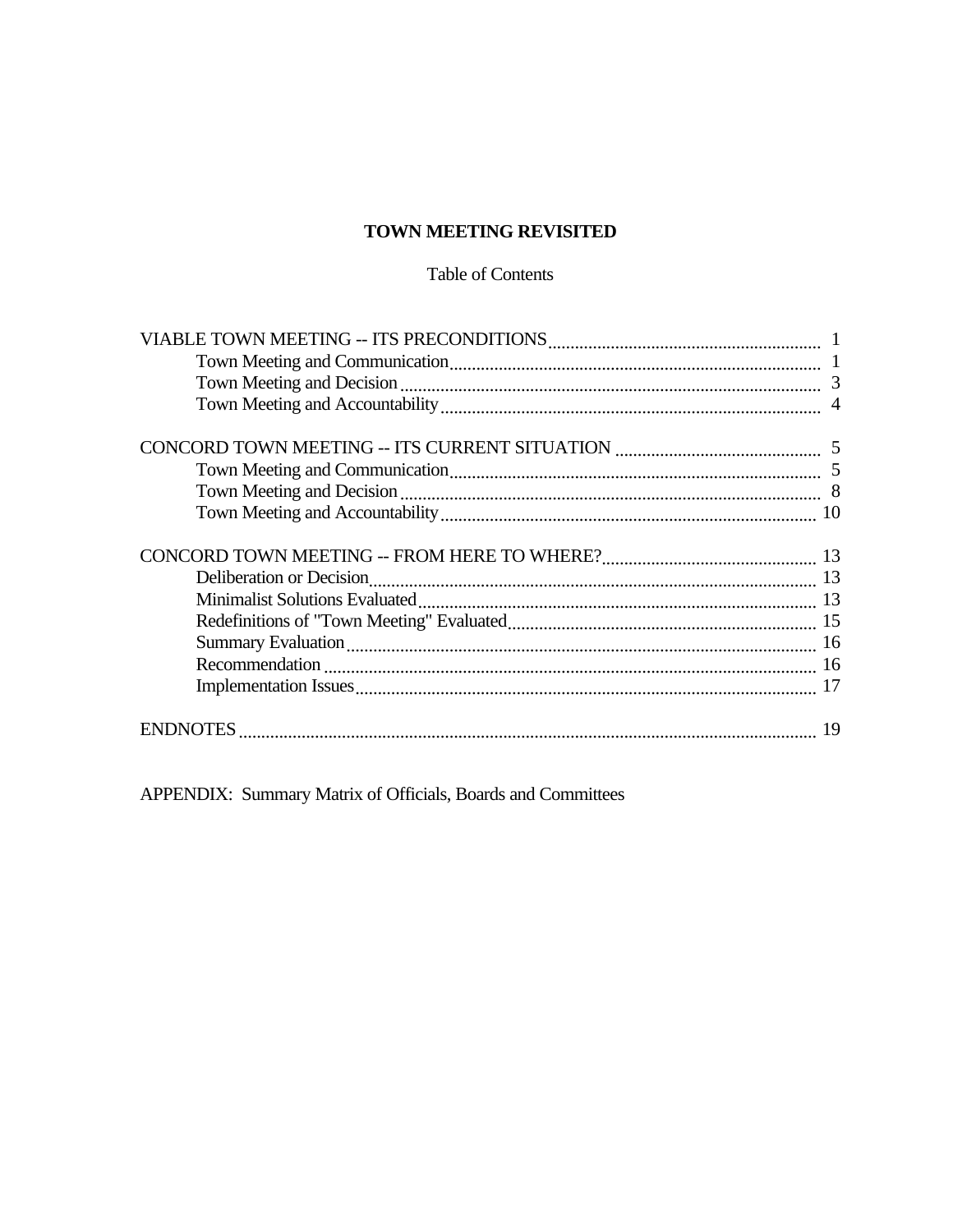#### **TOWN MEETING REVISITED**

Town Meeting is in jeopardy in Concord. In his fascinating overview of the history and significance of the Town Meeting, Wenham Moderator Joseph Harrington, Jr. describes an institution that has served as a foundation of government of, by and for the people for over 1000 years.<sup>1</sup> Town Meeting is the closest approximation achieved so far to a pure form of democracy in which (1) every person has a right to be heard in council, (2) group decision is made by the vote of all, and (3) everyone is bound by the decision of the majority. Town meeting is jeopardized in Concord by persistent and aggravated failure in each of these essential features.

As adapted to the New England scene, Town Meeting assumes many specific forms and local differences in procedure. However, in every case the issue of its continued viability as a form of local government emerges when the conditions for its effectiveness decline or disappear. Those conditions are the preconditions necessary to each of its essential, functional features. *When those preconditions are absent, then another form of government must be adopted which maximizes the possibility of free people to be heard, to decide for themselves, and to be accountable in light of those decisions.*

The question, then, is three-fold: *What are the preconditions of a viable Town Meeting form of government? What is the current status of those preconditions in Concord, Mass.?* And, *What corrective action, if any, is required?*

The following is an attempt to address these questions in sufficient detail to allow an assessment of the situation regarding Town Meeting in Concord and to provoke serious consideration of what may be done either to correct, modify or supplant it in the interest of optimizing free government by and for the people of Concord. The motivation here is the perception that, indeed, Town Meeting in Concord is in jeopardy for reasons to be indicated.

### **VIABLE TOWN MEETING -- ITS PRECONDITIONS**

*Town Meeting is viable when it fulfills the purpose of allowing people to be heard, to decide for themselves, and to be accountable in light of those decisions.* Some special conditions must be satisfied without which Town Meeting as an institution cannot fulfill its purpose. These requirements may be summed under the headings of Communication, Decision, and Accountability.

**Town Meeting and Communication.** Communication is, at its best, bi-directional in that information is both given and received by the participants. It may serve several ends, such as providing information, persuasion, direction, and warning. Communication is vitally related to the decision making process and is concerned with making people aware of their circumstances so that issues at hand may be resolved in the best interest of everyone and their society.

\_\_\_\_\_\_\_\_\_\_ Town Meeting Revisited, 16 November 1994 Revised 6 January 1995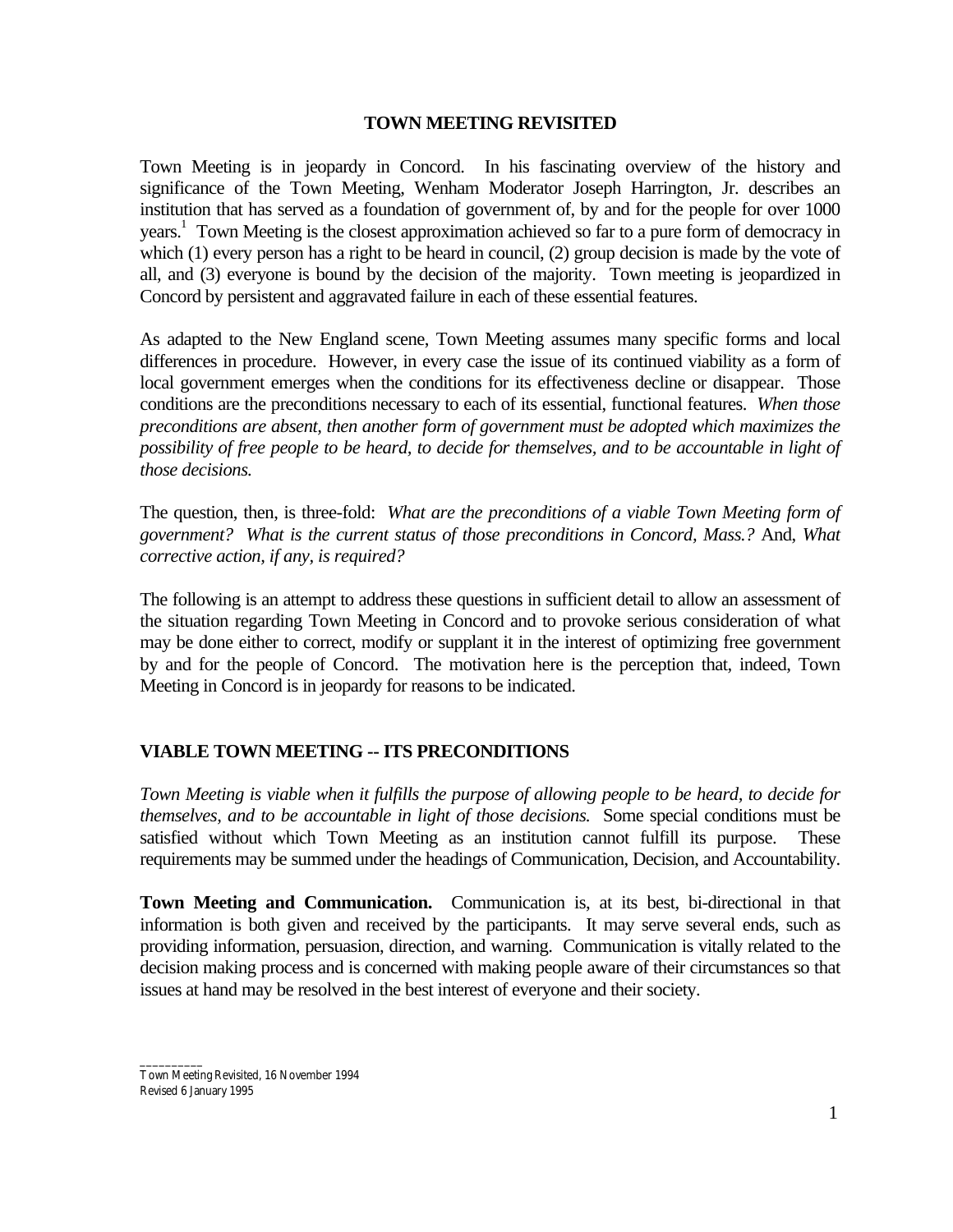Cherished freedoms of association, of the press and of speech have been codified and qualified by law and precedent in our national life so as to preserve the access of citizens to truth about themselves and their circumstances. At local levels, as one approaches the domain of individual interest, the preservation of such access becomes increasingly difficult, since the power of individuals and interest groups is enhanced by a narrow area of action with reduced sets of checks and balances. This is partially offset by the immediacy of personal contact and social pressure which relies upon more direct methods of alerting people to the implications of their situation.

*Town Meeting presupposes a constituency that is able to communicate fully, in assembly, on the issues that arise for community decision.* In the early days in New England, all qualified members of the community were required to attend and were fined for any failure to do so.<sup>2</sup> For practical purposes, once a community exceeds a certain population level, Town Meeting can no longer suffice as a communication forum.<sup>3</sup> Representation becomes problematic. Only a segment of the community can be physically accommodated, and debate becomes cumbersome, redundant, and subject to the dominance of a determined minority. As a consequence, reliance must be made upon other vehicles (e.g., the press, interest group forums, etc.) for communication in the hope that those able to attend Town Meeting will truly reflect the interests of the populace so informed.

*Town Meeting communication requires a significant degree of agreement on basic set of social and individual values.* While unanimous agreement on such values is neither expected nor experienced, Town Meeting operates upon the assumption that, as a minimum, the purposes served by Town Meeting are part of the common values of the community. Tyranny of the few over the many is in fundamental opposition to the intentions of Town Meeting. Rather, Town Meeting essentially affirms the "benign tyranny"<sup>4</sup> of the majority over the minority. Thus, persuasion in all of its benevolent forms is a vital ingredient of the Town Meeting activity. Persuasion seeks to minimize the disparity between the values of contenders in hope of a common judgment: This is **better than** that. When the degree of shared values is minimal, persuasion eventually yields to some form of coercion, and free people suffer.

*Town Meeting presupposes public access to all of the information pertinent to deciding an issue.* Censorship, deceit, and secrecy are hostile to the intent of Town Meeting. Inaccessibility of information wars against informed judgment at Town Meeting. The specialization of issues in a complex society reduces access to pertinent data. In such a case, judgment is delegated to trusted specialists that have passed some form of qualification screening as professionals or as experienced volunteers. The potential for abuse in this situation is both plain and common. At this point, communication and accountability impinge upon one another. As a community becomes more specialized in its concerns, the ability of Town Meeting to serve the democratic intent is increasingly compromised. The effect of failure here upon the level of trust required in all civil communication is devastating. $\frac{5}{5}$ 

Town Meeting Revisited, 16 November 1994 Revised 6 January 1995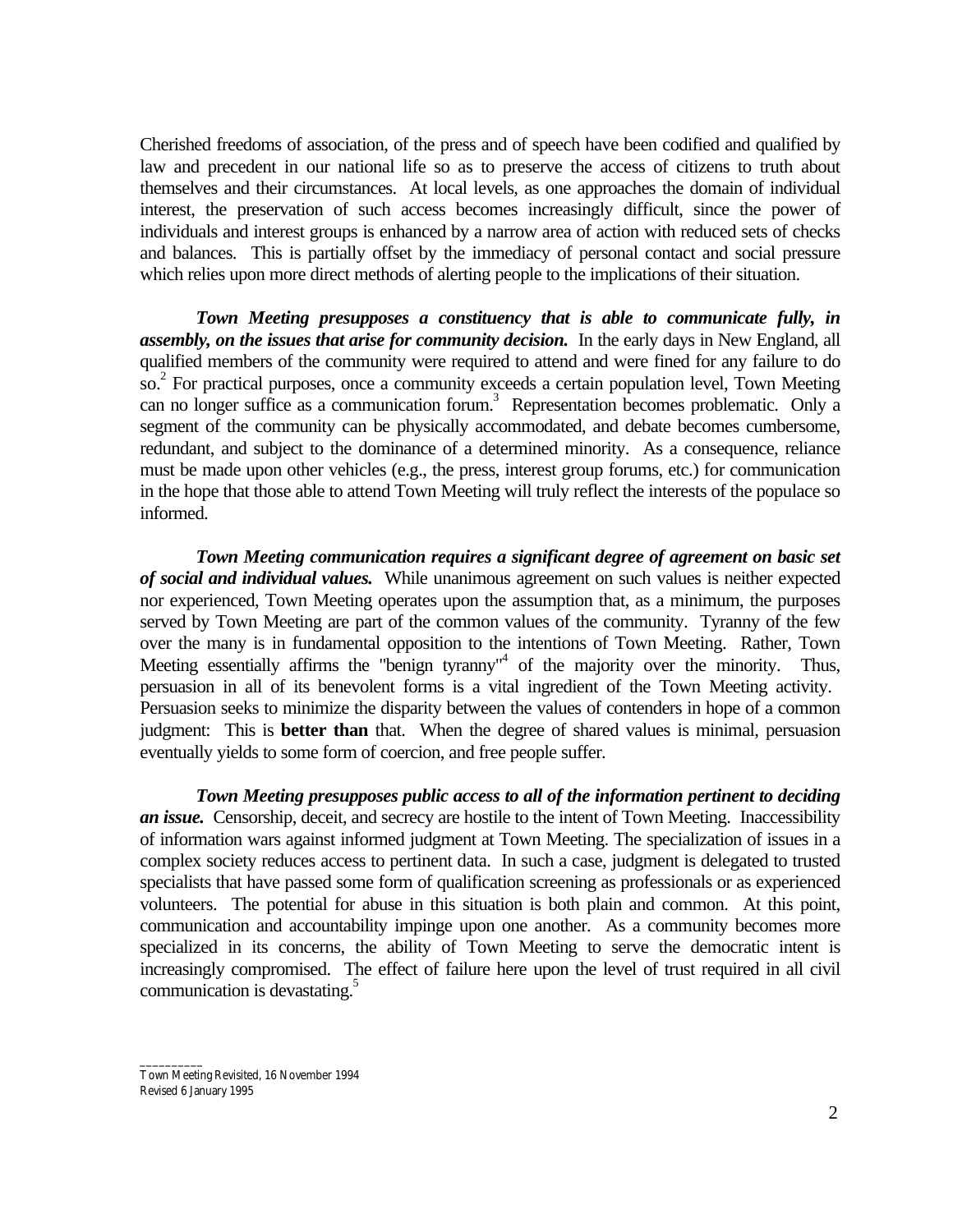**Town Meeting and Decision.** The exercise of judgment at Town Meeting is subject to the practical limitations and management of that process. The evolution and adaptation of parliamentary law to this venue is recognized as imperfect but essential to the orderly division and development of judgments at Town Meeting.

*The need for a powerful, judicious and fair Moderator who controls the flow of the process is fully recognized as a precondition.* Arising from among the people by choice of the people, the Moderator is granted an extraordinary measure of the benefit of the doubt in matters of procedure. He must command both trust and skill while giving minimum of offense. Ideally, he must exhibit the values and purposes of Town Meeting in his outlook and demeanor. Finally, he must be able to recognize the difference between the latitude afforded him by law and the law itself. Increasingly, reliance upon town counsel is demanded to protect himself and the process from illegalities. Absent individuals of such stature and skill, Town Meeting becomes a real danger to a community and an opportunity for imprudence and tyranny.<sup>6</sup>

*The accurate representation of all of the constituency is a prerequisite for a viable Town Meeting.* This is a function of the behavior of the Moderator, the timing of the meeting, the physical capacity of the site, the "warning" of the community ("warranting") on the issues to be considered, the public interest in the issue(s), and the public perception of the Town Meeting process itself. This is one of the most difficult conditions to satisfy and, at the same time, the least subject to direct control short of mandated attendance with sanctions for failure. A community governed by Town Meeting that generally experiences disaffection and indifference toward Town Meeting by the citizens is a community that has a serious governmental crisis on its hands.

*Viable Town Meeting requires that the warrants and warrant motions are consistent with existing law and fall within the limited prerogatives of Town Meeting.* While obvious in principle, the realization of this condition in practice in a litigious and highly codified society can be a chilling business. In itself this is no fundamental impediment to a viable town meeting, but the ability of citizens to frame, present, and understand warrant articles and motions to accomplish their intentions must be supplemented by the services of reliable counsel. The Moderator and Town Counsel should be able to give assistance here -- if they are willing and competent. Yet, the task for the average citizen can be daunting -- legal issues may swamp valid issues needing solutions. Clearly, the performance of Town Meeting is conditioned by the quality of the motions it addresses.

**Town Meeting and Accountability.** Without accountability, no government of whatever sort, can function. A democratic form of government presupposes a mutual accountability of governors and the governed, of majorities and minorities, of individuals and their society. Accountability in the context of Town Meeting is a highly conditioned form of accountability since its actions are, to a large extent, reversible. Thus, authorizations must be executed promptly or risk removal at a

Town Meeting Revisited, 16 November 1994 Revised 6 January 1995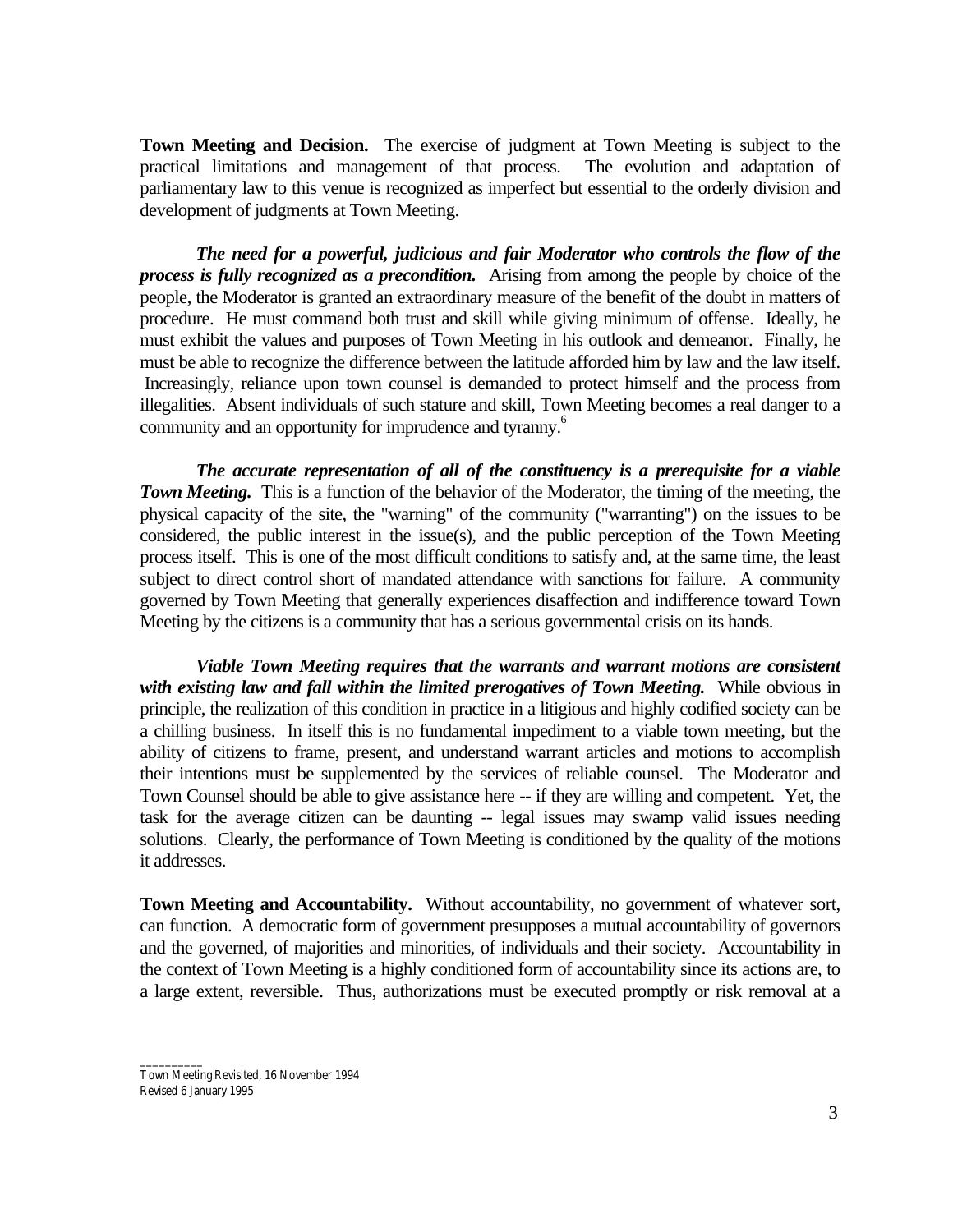subsequent town meeting. Today's minority may become tomorrow's majority on the same issue. In the larger sense, the stability of town meeting judgments reflects the stability of the community. It is a form of accountability of a community to itself, reflecting at the community level the ideal of individual self-discipline. In the particular, however, accountability is individualistic and demanding.

*Viable Town Meeting assumes that the foibles and weaknesses of its participants can be determined and surmounted by the town meeting process itself.* The process treats participants as if they are acting in good faith while allowing for the possibility of the contrary. It is expected that "the truth will out" in the course of fair, open, and orderly exposure to challenge by fact and argument. Town meeting expects that existing emotion and prior bias will yield to the demands of rational discourse.

This expectation of the victory of truth and prudence is more likely achieved by a community of shared values, intimate daily contact, and ready access to pertinent data. Conversely, the heterogeneity of values, social insularity, and special limitations of access to data renders the town meeting process unsuitable for discerning and bringing to account any machination or manipulation of the public. Of course, the power of truth is not dependent upon the Town Meeting process. But, the process may be used to obscure or deny access to the truth and the prudent as much as to reveal it.

*Town Meeting is anti-establishmentarian at root, consciously placing the rights of individuals in tension with the majority and would-be rulers.* The introduction of special authority into the decision process is both problematic for the process itself and barely admissible at best. Thus, the introduction of the findings of specialists and of subordinate boards and committees, as somehow possessed of special authority, places these findings outside the pale of direct challenge.<sup>7</sup> The result is to bias the process in favor of such findings at the expense of the process itself. Town Meeting becomes a ratification process rather than a deliberative process, and the authorities escape direct accountability for their judgments. Also, excuse is given Town Meeting participants to claim "no fault" when poor decisions become evident -- they acted on the advice of authority. Even if these boards and committees can be effectively brought to account by other means, the town meeting process is subverted by appeals to their authority.

Town Meeting Revisited, 16 November 1994 Revised 6 January 1995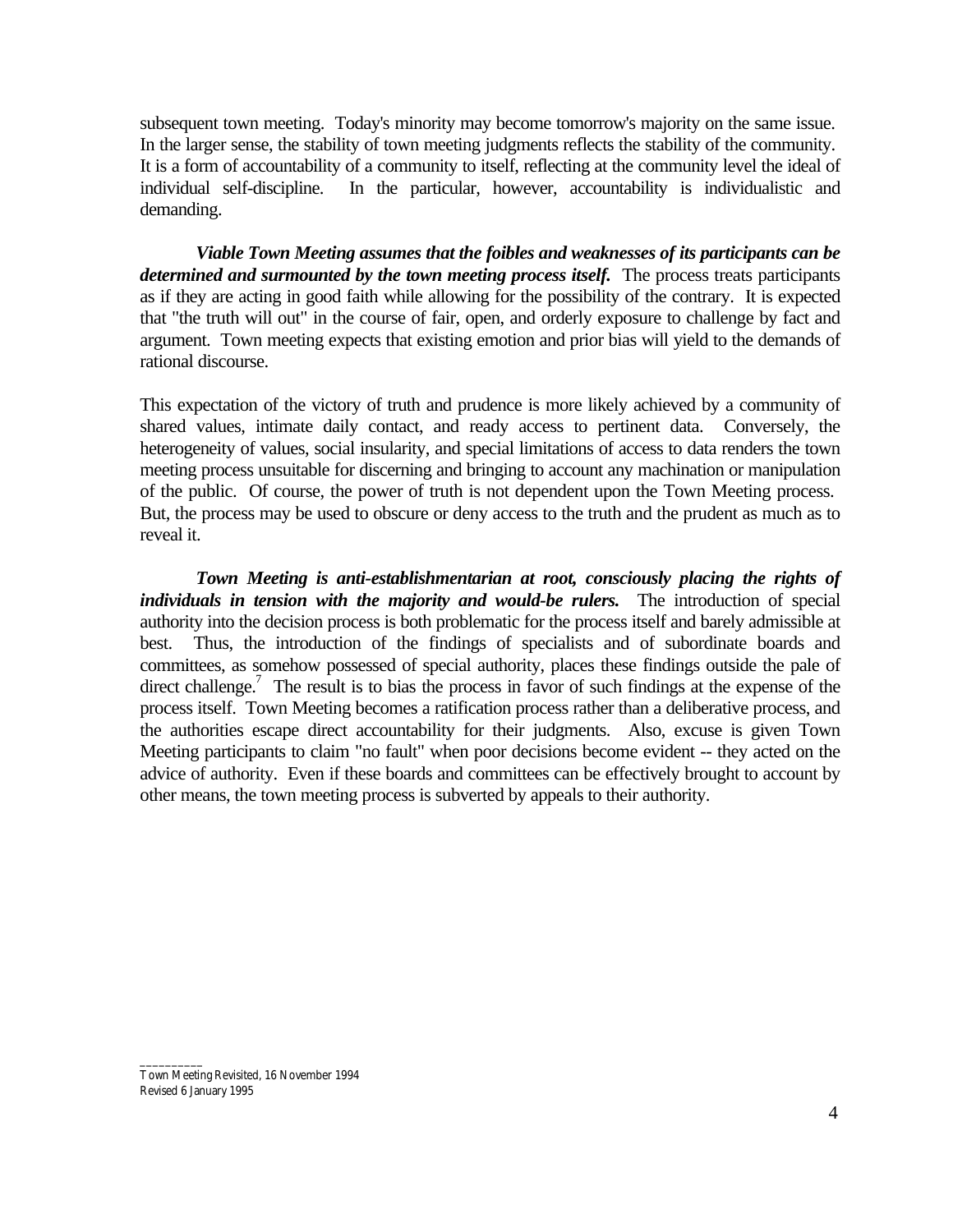### **CONCORD TOWN MEETING -- ITS CURRENT SITUATION**

The Concord Town Meeting in 1994 must serve the needs of 17,000 residents of whom over 10,000 are registered voters. The town meeting must adjudicate the issues confronting a town with a budget in excess of \$30 Million and a population that is increasingly transient and polarized economically and culturally.

In an attempt to preserve the "unique characteristics" of Concord -- characteristics that are assumed to be known but seldom stated -- Concord has taken special measures in recent years to control land development and to capitalize upon its educational resources. Faced with the tax cap imposed by Proposition 2½ and with the relative autonomy of the public school system, Concord has experienced a growing imbalance in budgetary allocations between the demands of the school system and the operating expenses of the town in a ratio of about 2:1. State mandated levels of school aid have reduced town control in this area and state reimbursement for borrowing measures are declining from a maximum of about 71%. While enjoying an exceptional triple-A bond rating, Concord is also faced with a ratcheting, upward movement of taxes that threatens to drive out all residents who are not wealthy or are not subsidized by state and federal aid. Business finds Concord an expensive place to be except when special tax breaks are granted which, in turn, reduce their positive contribution to the relief of the town's fiscal burdens.

Culturally, there is a continuing shift from an indigenous population sharing a common, traditional perspective to a population characterized by professional transience and a non-integrated conglomeration of people from around the country and the world. A town which once could conduct its affairs informally with little concern that decisions arrived at in that manner would be seriously challenged, now finds itself bound by open-meeting laws and a general lack of understanding of or sympathy with the idealized, "unique characteristics" of old Concord. Town Meeting is one of those oddities of old Concord for which new residents have little concern or understanding. All of this is set within the context of a larger American culture which is highly secularized, materialistic, and much removed from the value structures that informed the founders of this town.

In this context, Concord's Town Meeting is faltering. Using the preconditions of a viable Town Meeting as guide, let us examine the present situation of the Concord Town Meeting which seems to justify such a judgment.

### **Town Meeting and Communication.**

*Town Meeting presupposes a constituency that is able to communicate fully, in assembly, on the issues that arise for community decision.*

In this respect, Town Meeting in Concord has long been compromised as a representative assembly

\_\_\_\_\_\_\_\_\_\_ Town Meeting Revisited, 16 November 1994 Revised 6 January 1995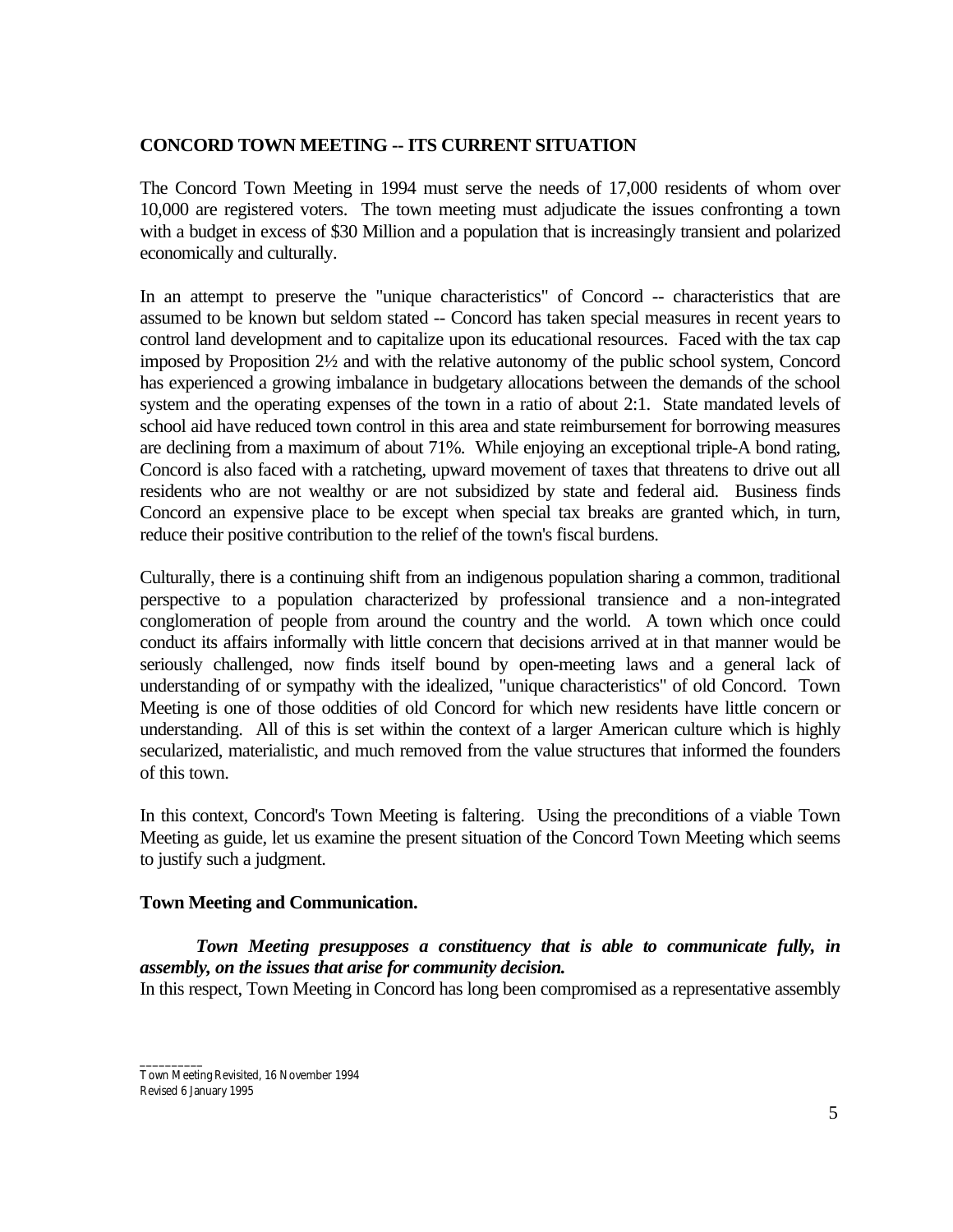of its citizens. The former Sentry building (now Mediplex) auditorium, with its maximum capacity of about 1000 persons, has long sufficed to handle the attendance of most of the town meetings in past years. In fact, the attendance at town meetings seldom exceeds this capacity and then only for especially contentious warrant issues. Usually, the attendance rapidly attenuates during the course of its session, affording less communication and more opportunity for mischief. This is a serious reflection both on the degree of town meeting representation and upon town meeting's function as a forum for communication and deliberation. It is not uncommon for less than 5% of Concord's voting population to decide significant town issues.

Theoretically, the citizens of Concord have access to the press as some compensation for deficiency in communication. Yet, the Concord Journal is monopolistic in fact and cannot fairly be judged to be impartial. The Letters to the Editor is, fortunately, open in policy and is a kind of safety valve and source of community debate. Yet, this benefit exists at the sufferance of the Journal and is subject to editorial policy, special interest pressures, and simple economics. The Journal draws complaints from all perspectives for its inaccuracies, slanting of news reports, and lack of professionalism. Many in town refuse to subscribe to the Journal.

As a result, townspeople are seldom well informed, as a whole, on issues confronting the town. In those cases of intense contention, the information is disseminated by partisan activists whose claims often leave the constituency confused rather than enlightened. Decisions are, then, relinquished to a determined, agenda driven minority of the constituency, or are entered into with uncertainty or sheer blindness.

The inability of the Town Meeting to engage and inform over 90% of the constituency while making vital decisions for the town is a fatal flaw. The deficiencies in alternative information and deliberation methods make these incapable of offsetting that flaw. Mandatory participation of citizens being impractical, Concord's Town Meeting has become the hunting ground of determined activists.

### *Town Meeting communication requires a significant degree of agreement on basic set of social and individual values.*

For most of its life, Concord enjoyed a relatively homogenous set of basic values. Even with the shift of religious focus from colonial orthodoxy to unitarianism in its deist and transcendentalist forms of later times, Concord carried within its collective consciousness an abiding sense of community which gave much trusting leeway to an elite leadership. The colonial antecedents of such leadership were translated into the revolutionary committees of correspondence and safety. From thence, the Social Circle and its derivatives carried forth an unwritten but active sense and incarnation of those values. Those values are now under siege.

Town Meeting Revisited, 16 November 1994 Revised 6 January 1995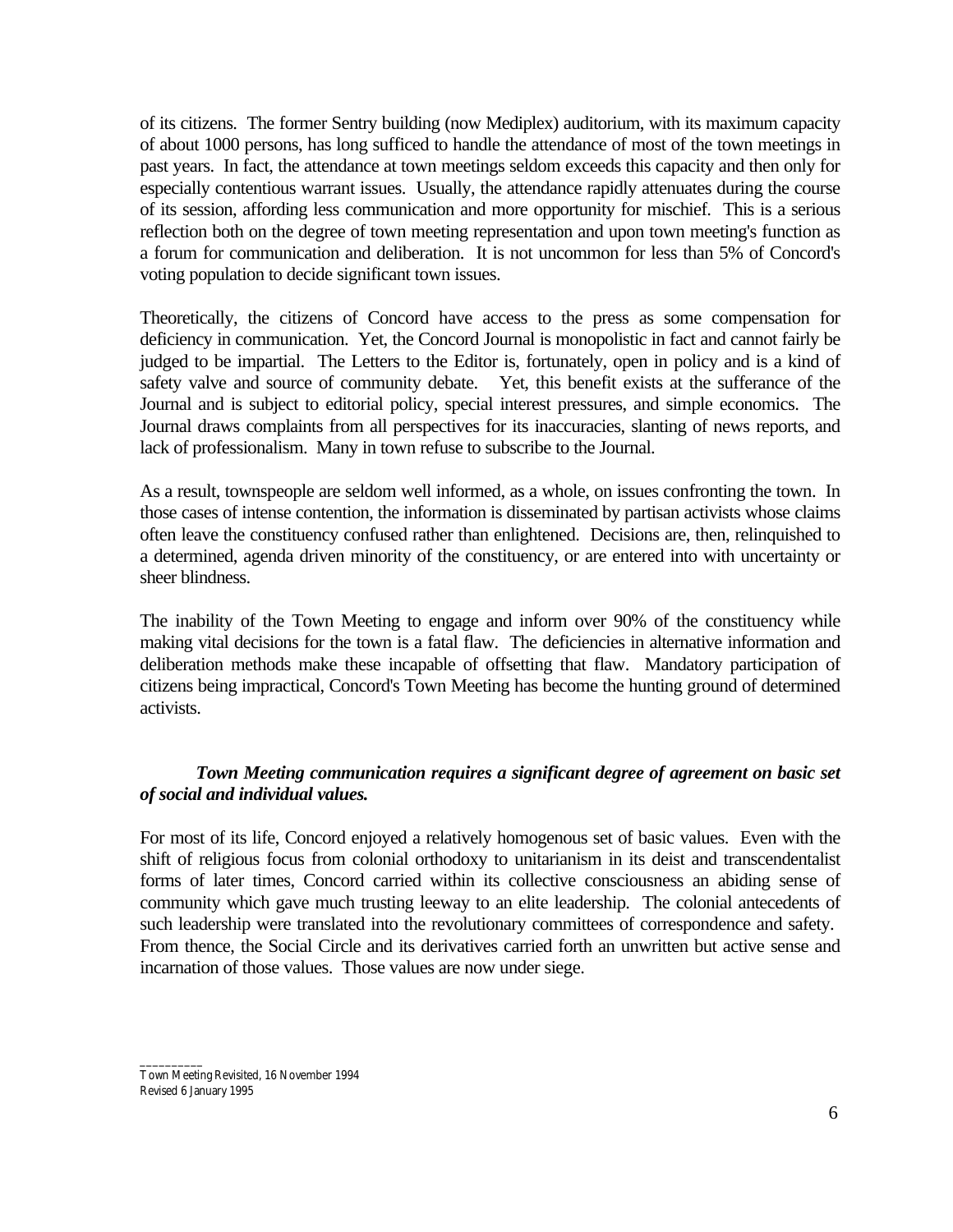Elitism is increasingly found wanting both in its general acceptability within a heterogenous, individualistic, democratic society and in its practical effects upon such a society. The paradox of such a society is that it tends to erect its own set of elitist principles and leaders in place of the discarded ones. Contemporary "political correctness" is but a variation of political correctness of an earlier time that has been rejected. Concord now is an active participant and promoter in the rise of untrammeled individualism at the expense of community, of a sense of minority victimization in place of personal responsibility, of materialistic pragmatism over ethical standards. These together and separately militate against the ability of members of the community to communicate on matters of substance.

Town Meeting in Concord has, increasingly, reflected this decay and loss of homogeneity of community values. Opponents are booed, vilified and treated with disdain. Cantankerous or dissenting citizens are dismissed as crack-pots or worse, regardless of the quality of their ideas. The moderators have had to exert themselves against these abuses, but have also fallen themselves, at times.

Town Meeting is perceived both as a weapon and as an excuse. As a weapon, it is stacked by partisans awaiting phone calls to appear for special warrants. Warrants are arranged to take advantage of the attenuation of attendance over time (school issues early, land issues late). It becomes an endurance course survived only by the determined. It thus provides ample opportunity for minorities to act as majorities and for Town Meeting to become a private hunting ground for those seeking advantage. As an excuse, the resulting votes are legally cited as mandates to which the victors are bound in their subsequent decisions.

This perception, if flawed, is shared by many in the general population of Concord. As is often the case, perception here is reality for all practical purposes. This perceived co-option of the primary organ of citizen participation in town government sharply attenuates active participation by many people.

A native political indolence of people (when poorly motivated), the increased transience of Concord's population, a lack of understanding of Concord's political workings, and the perceived misuse of Town Meeting all combine to create a hostile context for Town Meeting in Concord. The Town Meeting purpose of arriving at judicious judgments that  $X$  is better than  $Y$  is deeply compromised by the decay of older community values under competition with contemporary visions of political correctness.

*Town Meeting presupposes public access to all of the information pertinent to deciding an issue.*

In addition to the communication deficiencies already noted, public access to all of the pertinent

\_\_\_\_\_\_\_\_\_\_ Town Meeting Revisited, 16 November 1994 Revised 6 January 1995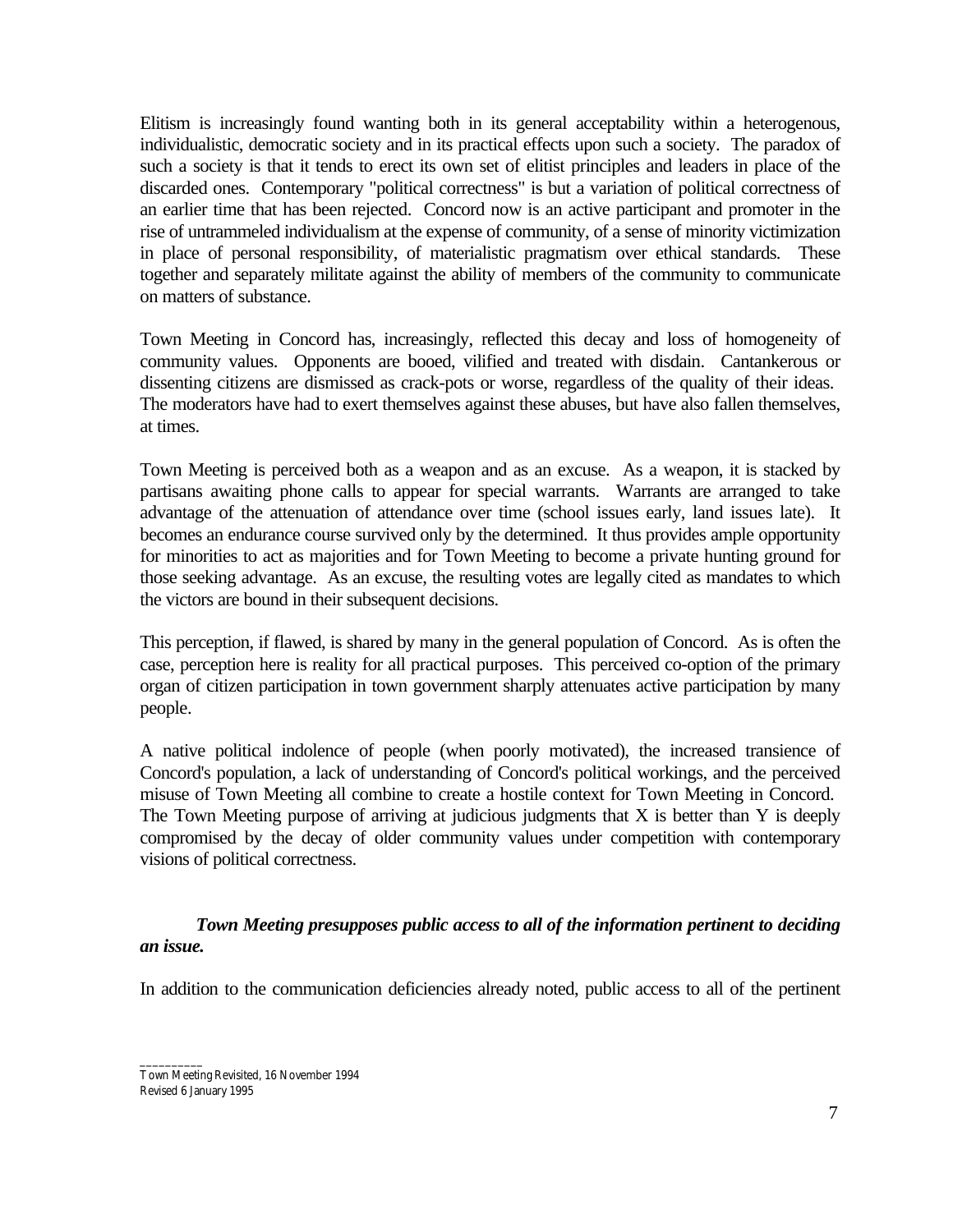factual, complete and accurate data is only a *de jure*, theoretical reality. In practice, such information can be obtained and kept current only by a citizen's virtual self-dedication to the task of acquiring it by accessing agency files and regular attendance at a multiple of standing boards and committees or *ad hoc* committees and "task forces". Even the local news organ finds it too daunting for its reporters and editors to undertake in a serious fashion. Average citizens must simply "trust the process"  $-$  often at their real expense. $8$ 

Town Meeting cannot function effectively or fairly for the benefit of all of the town when essential information is beyond practical reach. As if it were not enough that individual citizens have such difficulty of informing themselves, even the standing boards and committees are like the left hand that doesn't know what the right hand is doing (or knows). Legally circumscribed in their legitimate focus, committees and boards lack an integrating overview of the issues before them. Thus, when they render their judgments on warrant motions in Town Meeting, their collective and individual judgment is genuinely open to question.

The level of trust demanded by such a situation is, also paradoxically, more than Town Meeting can truly bear. Town Meeting was born in a context of distrust and fear of encroachment by one or more upon the rights of both the individual and the community. To insist on virtual blind trust, is to negate communication on all but the most peripheral issues. Further, if one must trust so much in the specialists and functionaries then why should citizens waste their time trying to collect information in quest of the truth? Ultimately, why go to Town Meeting? Trust the Town Meeting activists, and if they get too obnoxious, rip into them! But, then what? It may be to late to undo real damage!

Concord Town Meeting is faltering due to an increasing failure of communication within the community at large and within the town meeting process itself.

#### **Town Meeting and Decision.**

### *The need for a powerful, judicious and fair Moderator who controls the flow of the process is fully recognized as a precondition.*

Fortunately for Concord, the town has had a set of moderators over the past twenty years or so that has come close to satisfying this condition for a viable Town Meeting. It appears that the task can and must, to a degree, conform the person to its demands. Service in the interest of fairness can have an ennobling effect such that personal dispositions are largely set aside for fairness sake - usually. Further, and despite the popular cavils about lawyers, the discipline of that profession has contributed to the success of some of these men.

The future, however, is murky as to both the supply and quality of future moderators. Shunning a

\_\_\_\_\_\_\_\_\_\_ Town Meeting Revisited, 16 November 1994 Revised 6 January 1995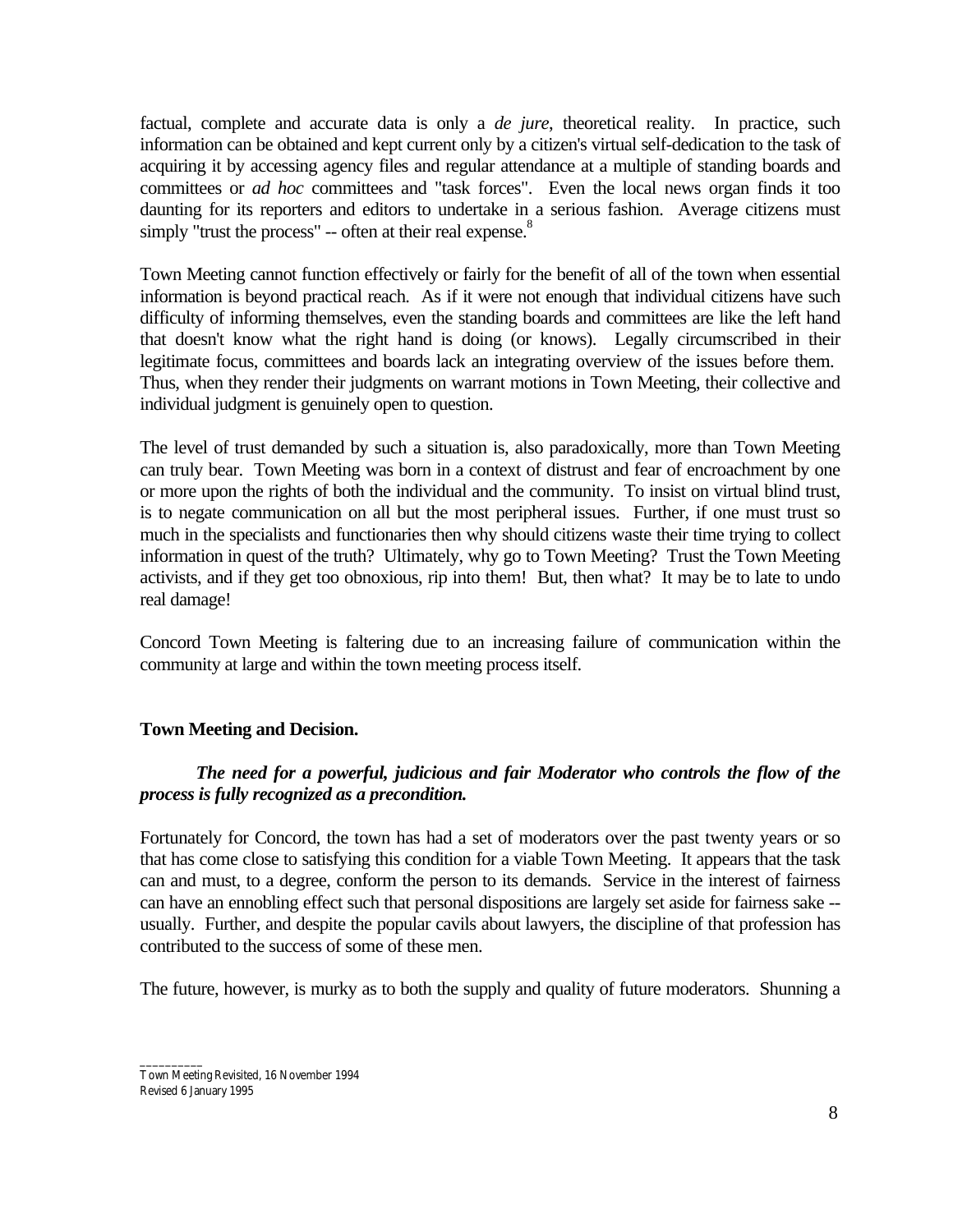basic pessimism about the future, one may still question who there is that can rise to the occasion of the departure of former moderators from the scene. As long as Town Meeting is an active institution in Concord, there certainly will be someone who is called to the task. Of particular concern is the growing necessity of the Moderator to be sensitive to the nuances of municipal law. With this growth, it is possible that the route to Moderator will tend to be through the Town Counsel.<sup>9</sup> At present, Concord's Town Counsel is Lexington's Moderator.

Further, the question of values impinges upon the future of Town Meeting as it relates to the Moderator. Contemporary legal philosophy that highlights positive law at the expense of natural law may seem a bit of an arcane consideration for the subject at hand, but, the ground, stability, and nature of community values is at stake. With the preoccupation with positive law, that ground, stability and nature becomes more and more subjective in contrast to the "objectivism" that undergirded the concept of Town Meeting. As moderators may be drawn heavily from the legal profession in the future, we may be justified, somewhat, in holding our breath a bit about the ramifications for the town meeting process.

Relative to this factor, however, Concord's Town Meeting is not particularly threatened.

## *The accurate representation of all of the constituency is a prerequisite for a viable Town Meeting.*

Most of the elements of this criterion are circumscribed by state law such that the Moderator's duties, timing of the meetings, and the necessity and form of warranting the community are well understood and fixed. These elements provide minimum assurance that fairness prevails at Town Meeting and that none are arbitrarily excluded from the town's decision process. Yet, in themselves, they do not ensure that the constituency is accurately represented at Town Meeting.

Representation is having one's voice heard, participating in the decision by voting, and taking public responsibility, directly or indirectly, for one's stance and choices. Ultimately, responsibility is an individual matter, whether part or not of a larger association of people. Unfortunately, Town Meeting, as presently exercised in Concord, is not assuredly representative of the constituency. For reasons cited above, most Concordians exhibit a general disaffection and indifference to Town Meeting -- to their own detriment. Yet, were all of the voters to appear on site, the effect would be stupefying. $10$ 

Lack of adequate or accurate representation produces a basic instability in the decision making process. An inattentive, true majority may wake up, on some issue, to discover they had been outvoted by a minority, resulting in a revisiting, if possible, of the issue. That would have been unnecessary had they been adequately or accurately represented. This may have happened in Concord on such issues as the Route 2A property use and the transfer of Willard School land to

\_\_\_\_\_\_\_\_\_\_ Town Meeting Revisited, 16 November 1994 Revised 6 January 1995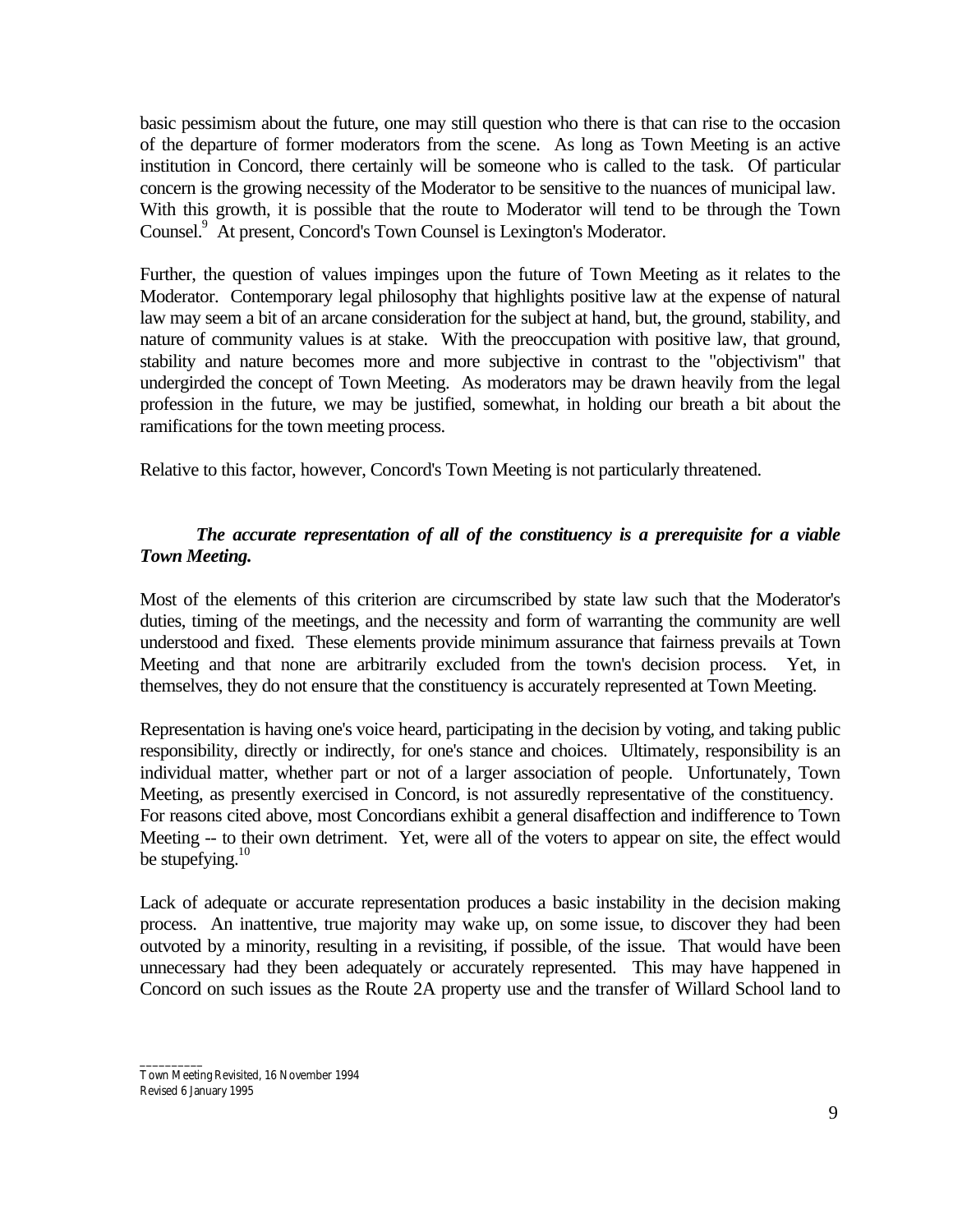the Housing Authority, as indicated over the years by the oscillation of Town Meeting judgment on these matters. Such potential and actual instability does little to breed trust in the Town Meeting process!

Further, the degree to which the town boards and committees reflect the true sentiments of the citizens is open to question. Yet, these boards and committees fully realize the determinative impact of their recommendations upon Town Meeting decisions, and they fully exploit that power. Having put themselves "on the line", these same bodies close ranks even in the face of patent error and challenge. This is a natural human foible, but is certainly contrary to the best interest of the town and the future of Town Meeting.

Given this doubtful quality of representation at Concord's Town Meeting, one sees another rip in the cloak of integrity and viability of Concord's Town Meeting.

### *Viable Town Meeting requires that the warrants and warrant motions are consistent with existing law and fall within the limited prerogatives of Town Meeting.*

Here, the situation at Town Meeting in Concord is dependent upon the efforts of the Moderator and Town Counsel. Some warrants and warrant motions entail legal conundrums that puzzle the lawyers, not to mention the average person. Such a case was the motion to rescind a Town Meeting decision to transfer Willard School property to the Housing Authority. This resulted in a complex motion requiring different quantifications of vote for its parts. Usually, however, the warrants and motions are straight forward and relatively easy to comprehend.

As such, Concord's Town Meeting is no more or less threatened by failure to satisfy this condition than elsewhere. The only caveat derives from the growing complexity of municipal and state law that may render desirable actions to be prohibited or difficult to achieve in Town Meeting.

#### **Town Meeting and Accountability.**

### *Viable Town Meeting assumes that the foibles and weaknesses of its participants can be determined and surmounted by the town meeting process itself.*

While this may be a test of one's view of the practical and theoretical correctability of humans, or of the superiority of collective over individual judgment, in practice the test is whether or not Town Meeting can be relied upon in most cases to avoid tyranny. The question is whether or not the process is, in fact, effective in checking individual and collective tendencies to abuse one another in a process of mutual accountability.

To the degree that communication is strong, and the decision process reflects the will of the

\_\_\_\_\_\_\_\_\_\_ Town Meeting Revisited, 16 November 1994 Revised 6 January 1995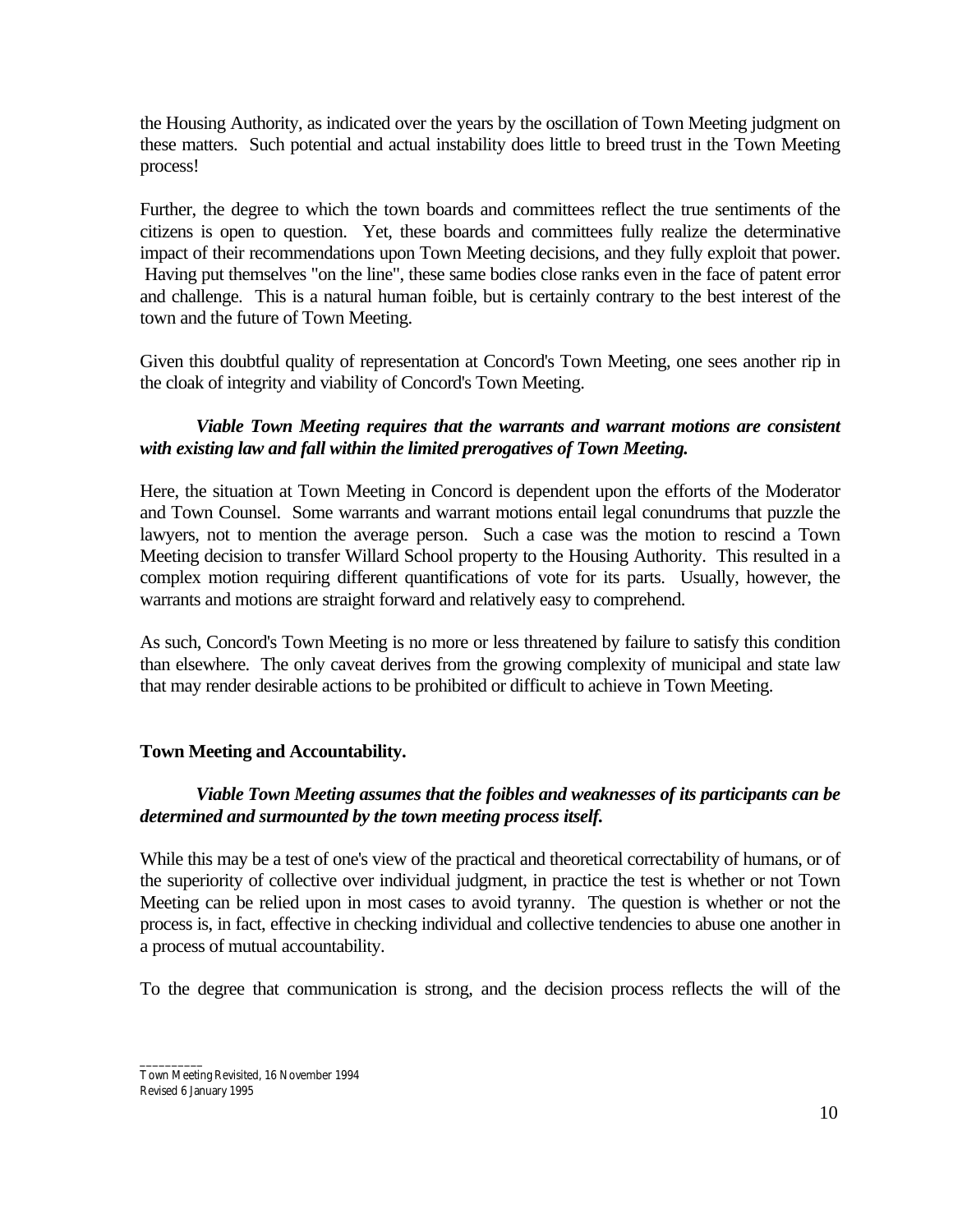majority, to that extent one may be encouraged or discouraged about the town meeting process. So far, it seems, Concord's town meeting process is not encouraging. It may suffice to handle routine items over which there is little room for controversy. In more contentious issues, however, the lack of real accountability of the standing boards and committees to the electorate, coupled with their dominance of the process, is a cause for serious concern about the viability of Town Meeting in Concord.

One may vote out the selectmen and the school committee members, and town employees may be removed for cause. But town committee members function with little or no effective accountability to or by the voters.<sup>11</sup> Appointed for the most part, the selection of these individuals is from a pool of something over 200, and uses screening criteria which include social familiarity, common perspective and interest, and past participation, not merely availability. Review of the list of participant appointees over the past 20 years suggests the activity of all of these factors in the selection process.<sup>12</sup>

For all practical purposes, the appointees are effectively anonymous to the general public and beyond its detailed scrutiny. The dedication of the appointees is usually high and the effort expended by these volunteers is substantial. The authority exercised by these folk is very sensitive to challenge, and even the appearance of unknown or outspoken citizens is often very unsettling to them. The recent, Selectman sponsored seminar on the state open-meeting law was very revealing in the reactions of these board and committee members to the necessity of openness to public scrutiny. Most are generally used to conducting business quietly with little or no public accountability, nor do they expect it. $^{13}$ 

### *Town Meeting is anti-establishmentarian at root, consciously placing the rights of individuals in tension with the majority and would-be rulers.*

Concord truly has a problem here, if observations count for anything. The watch-cry of those who extol the present town meeting process in Concord is a call for trust. The closer criticism comes to the heart of a matter, the greater the emotional response to the extent that moderators and chairmen have had to counsel those in attendance to refrain from scurrilous and personally degrading comments and behavior. Dissent is a threat to a redefined consensus which protects the actors in group decisions. The prominence of these response patterns is hostile to the well-being and future of Town Meeting in Concord.

Town Meeting has been, for the most part, reduced to a battle ground where those entering are expected to have their minds already made up -- a battle ground in which a ritualistic combat is performed with little or no expectation of real persuasion of others.<sup>14</sup> When the ritual fails in its expected outcome, and ratification of predetermined positions does not occur, then there is failure of consensus and embarrassment for all around.<sup>15</sup>

\_\_\_\_\_\_\_\_\_\_ Town Meeting Revisited, 16 November 1994 Revised 6 January 1995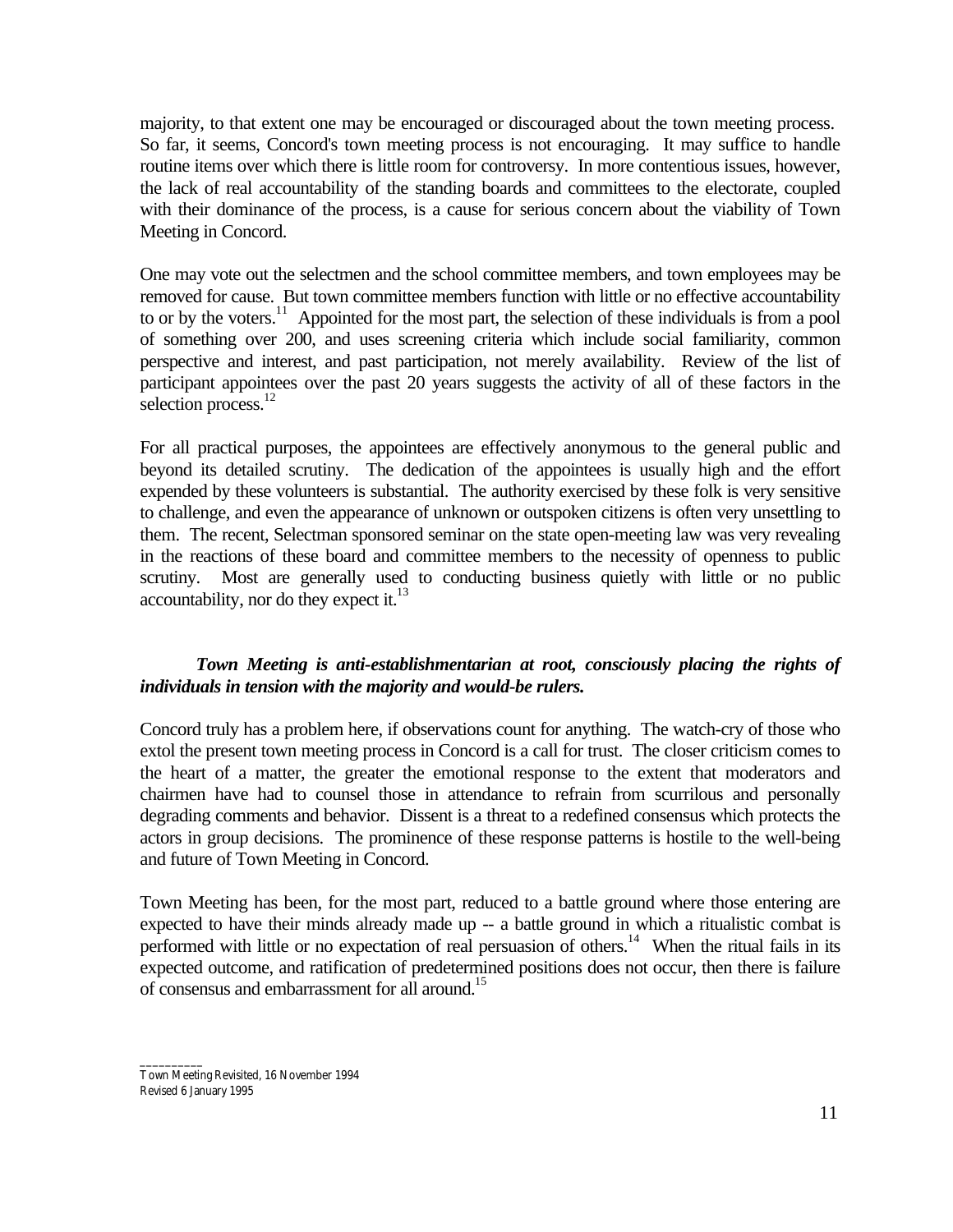The face of Town Meeting in Concord reflects little of its original intent or significance when it comes to deciding contentious matters of public concern. Raw voting power is all that really counts. Persuasion has little to do with its decisions in such cases. There is a self-identified establishment of 300 to 400 voters who have a head-lock on the process and have shown an uncommon mean-spiritedness in keeping it that way.<sup>16</sup> In a struggle for power undisciplined by a common sense of community values and equity, such an attitude can be expected. It exists in Concord and makes mockery of Town Meeting.

*Town Meeting is viable when it fulfills the purpose of allowing people to be heard, to decide for themselves, and to be accountable in light of those decisions.* From a comparison of the current situation of Concord's Town Meeting against the necessary preconditions for its viability, it is plain that this venerable institution is in serious jeopardy of failing its intended purpose and of becoming, instead, an instrument of suppression of the democratic process in Concord.

Town Meeting Revisited, 16 November 1994 Revised 6 January 1995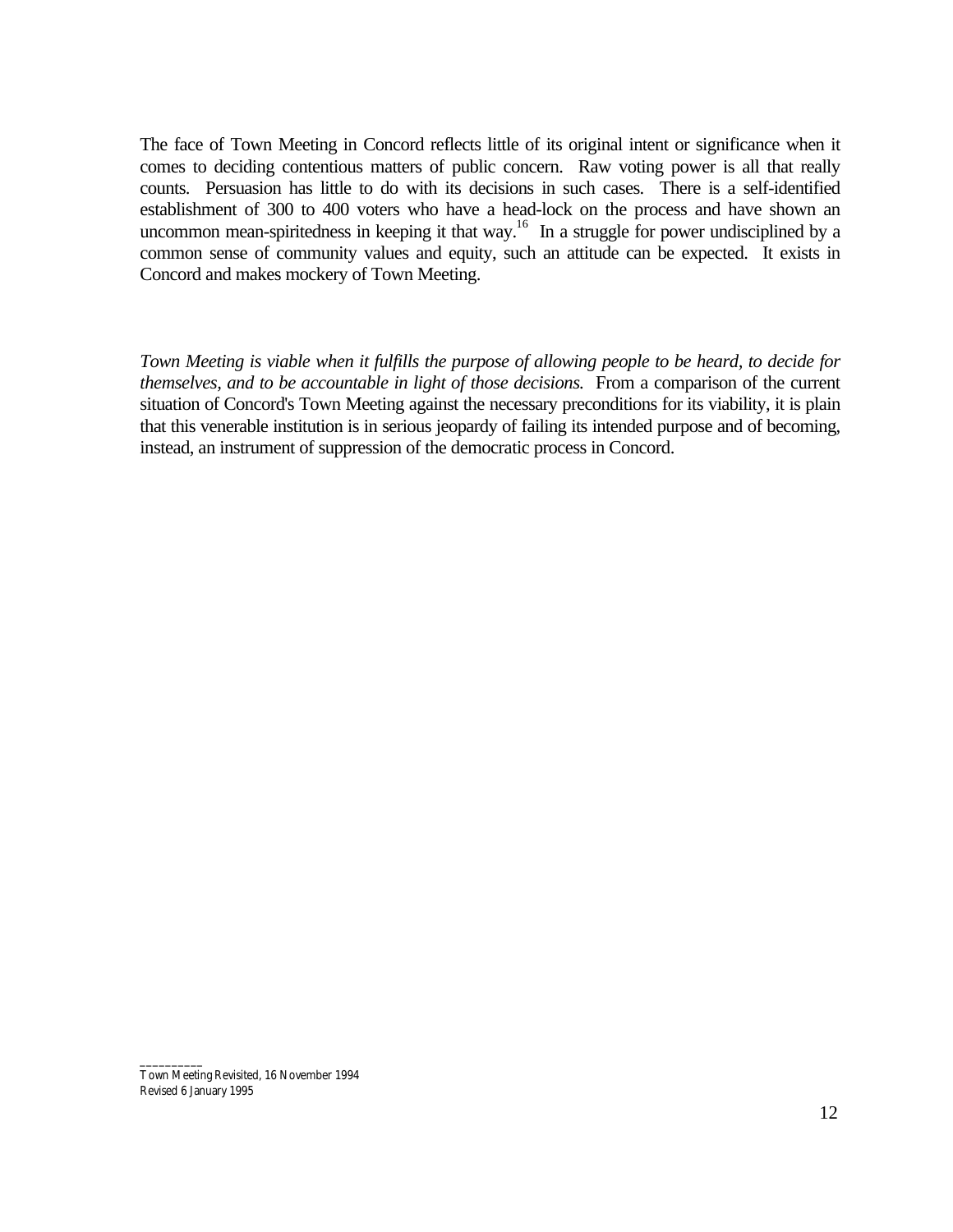### **CONCORD TOWN MEETING -- FROM HERE TO WHERE?**

Town Meeting in Concord appears to be in trouble. As such, it reflects trouble in the basic governmental process of the town. Responsible citizens when faced with such a threat to themselves and the community cannot afford to ignore the problem -- it will not go away, but only get worse, if not corrected.

It is far easier to identify a problem than to specify its causes and remedies. We have attempted to do the first and second of these. The specification of remedies remains and is the most difficult of all. Once having confirmed the situation, the community as a whole must seek remedies appropriate to the issue of enhancing responsible self-government by that community. What will follow is one man's opinion of what some of the corrective actions may be.

The strength of Town Meeting is its proximity to pure democracy. Yet, as in most things, its strength is its weakness -- exposed as it is to the direct influence of both the best and the worst in human nature. *Movement away from or modification of this basic form of democracy to another form is justified if it optimizes the opportunity for people to be heard, to decide for themselves, and to be accountable in light of those decisions -- the essence of democracy.* The suggestions that follow are offered for consideration in any community dialogue devoted to this optimization of Concord's town government.

### **Deliberation or Decision.**

Any proposed solution to acknowledged deficiencies of Town Meeting in Concord must be some mix of deliberation and decision. By deliberation is meant the process of identifying, defining, and developing issues of public concern to the point where a reasonable decision among options is possible. Decision, of course, is the exercise of the vote relative to those options. Inadequate deliberation blinds decision while unreasonable restraint upon the vote renders decision undemocratic. Accountability or its absence flows directly from the quality of deliberation and decision performed. The following alternatives may be classified according to the nature and degree of adjustments that are involved in the process of deliberation or decision.

#### **Minimalist Solutions Evaluated.**

Minimalist solutions are those corrective measures taken to adjust the Town Meeting process to make it more effective in achieving its governmental purpose while Town Meeting is retained in its general form and simply adjusted to enhance its functions. Representative Town Meeting is typically envisioned here, but other adjustments of Open Town Meeting of whatever sort would

\_\_\_\_\_\_\_\_\_\_ Town Meeting Revisited, 16 November 1994 Revised 6 January 1995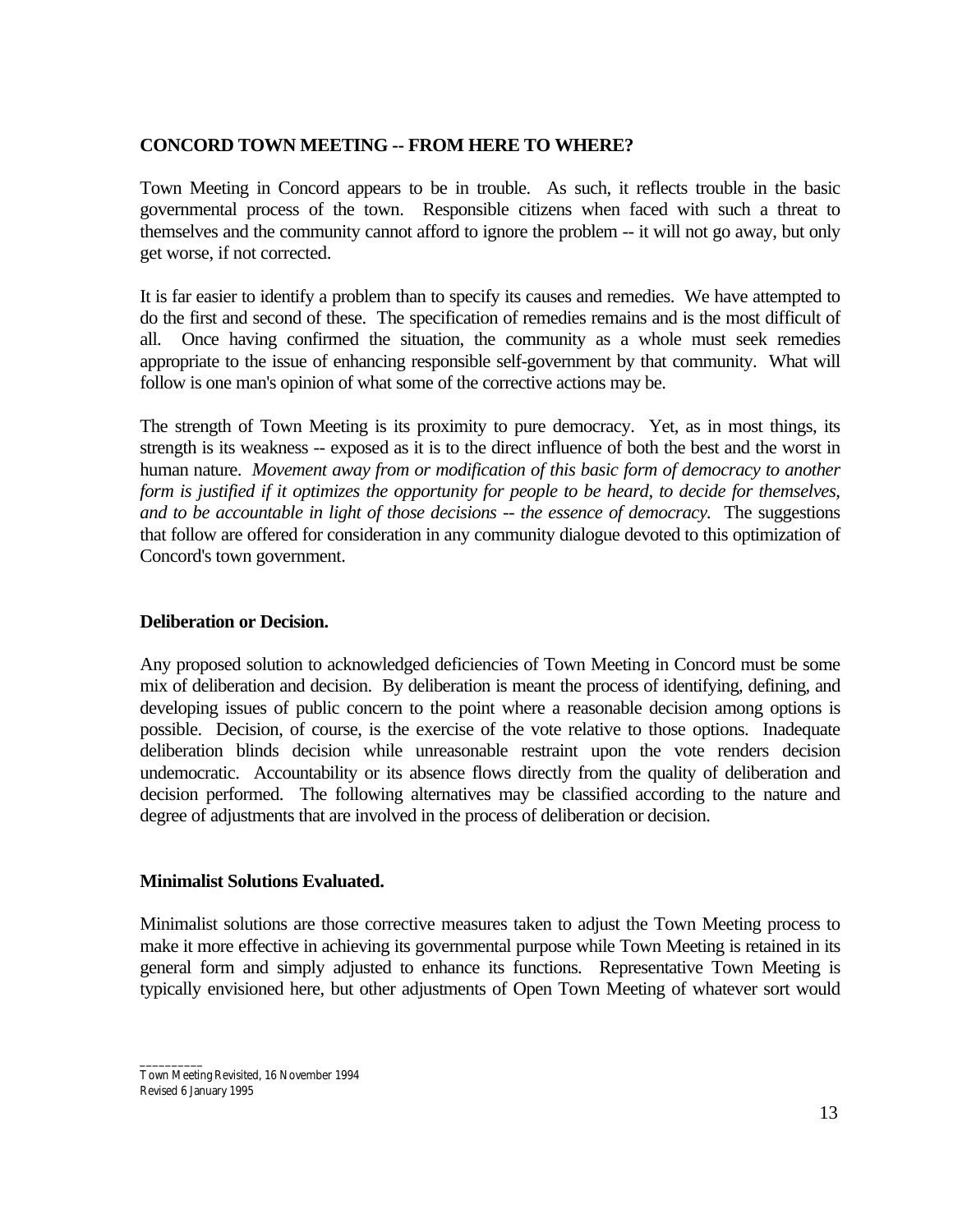also be included.

*Open Town Meeting Adjustments.* Of these, **decision adjustments** are likely to be the first considered. Since restraint on the vote usually consists in the physical inaccessibity of the citizens to the voting site due to space or time considerations, improvement in such physical accessibility must be considered. Space limitations must be removed by providing ample facilities that may accomodate the expected attendance. For populations in excess of 6000, Massachusetts has recognized that such adjustment becomes increasingly impractical and has authorized town adoption of some form of Representative Town Meeting. Concord, with a voting population of over 10,000, has greatly exceeded that limit and recent events have indicated the uneconomical and impractical nature of simple spatial adjustments. This renders time adjustments moot. (The complexity of voters lives and scheduling requires unusual accomodation of any timing of Open Town Meeting by individual voters themselves with little that can be done by the municipality to adjust to individual needs. Concord has experimented with two, topically oriented Town Meetings per year without good results.<sup>17</sup>) Further, since the Open Town Meeting requires the physical presence of voters for them to legally cast their votes, absentee ballots are illegal. The legalization of absentee ballots is a possible decision adjustment which would significantly alter the meaning of "Town Meeting" and introduce questions of deliberation.

**Deliberation adjustments** would involve extension of the issue shaping process (post-warrant) to permit extensive debate, etc., at Town Meeting time or to rely on extra-Town Meeting activities to become part of "Town Meeting". A fundamental flaw in both of these is that the post-warrant debate should properly address the *warrant motion*, which is made during the session of Town Meeting. Debate of bare warrants can often be well beside the point of an actual motion, and motions are often not moved on warrant articles when Town Meeting sessions convene. Further, the identification and formation of the warrant articles is outside the Town Meeting which is called to consider them. *Thus, it is, strictly speaking, improper to regard debate of warrant article issues to be the same as debate of warrant article motions.* It is common for Concord Town Meeting Moderators to declare the session as devoted to decision, not deliberation, which has the unfortunate effect of presuming that pre-session debate is equivalent to Town Meeting deliberation.

For Concord, both deliberation and decision adjustments to Open Town Meeting can and do lead to a basic perversion of the Open Town Meeting process, and such adjustments should not be accepted as satisfactory solutions to the deficiencies present in Concord Town Meeting.

*Representative Town Meeting.* Representative Town Meeting is usually the alternate first considered to simple adjustments to Open Town Meeting. Approved by the Massachusetts Legislature in 1926 for towns over 6000 in population, it had been adopted by forty-one Massachusetts towns by 1959. Anecdotal accounts of its inadequacy exist which suggest that the move has not always proven successful. In principal, the Representative Town Meeting is an adjustment to the **decision** deficiencies of Town Meeting. Representatives are elected and

Town Meeting Revisited, 16 November 1994 Revised 6 January 1995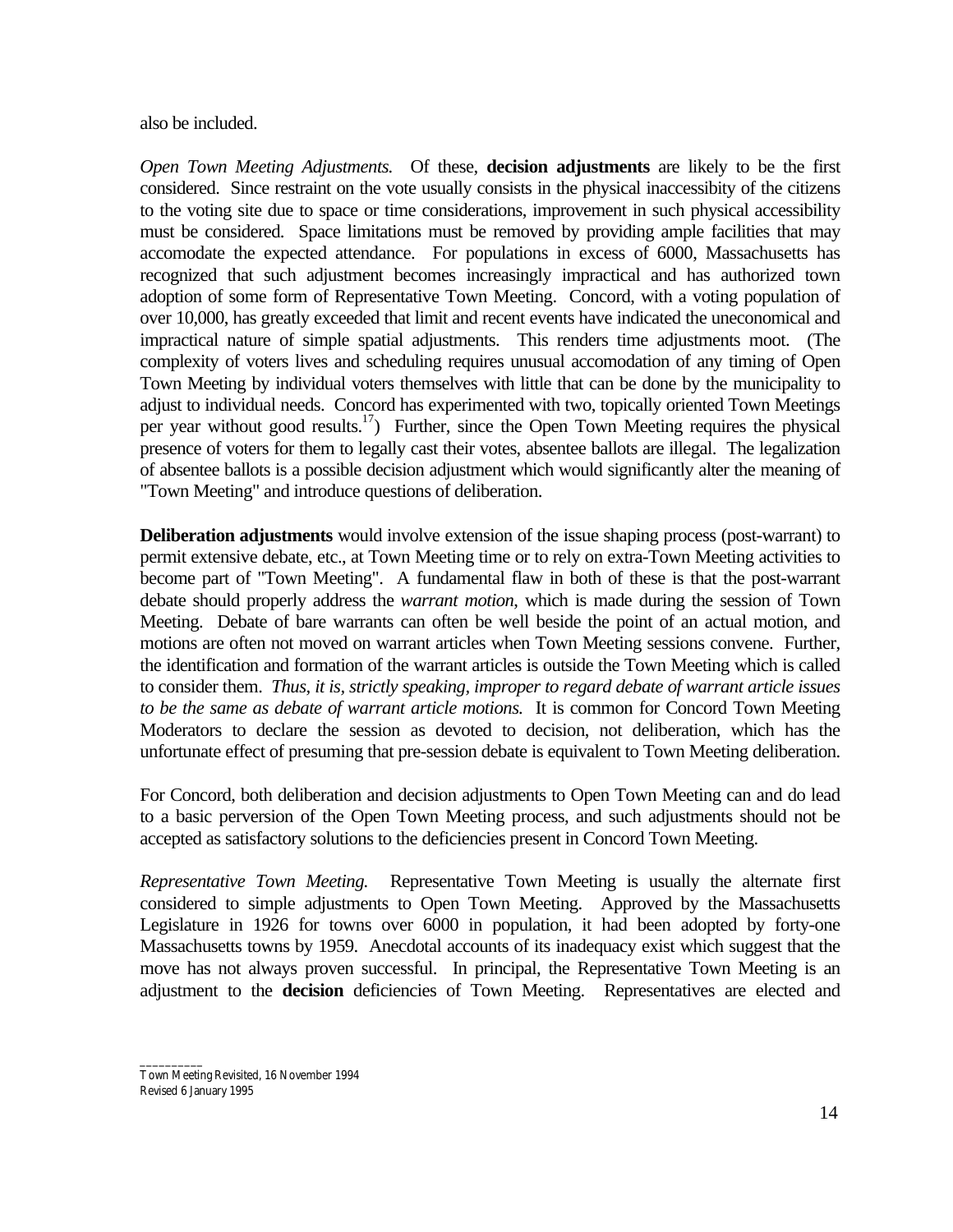expected to attend Town Meeting and cast votes representative of their constituency. Voters may attend the Town Meeting and speak, but only the representatives are allowed to cast votes. Yet, from both the decision and deliberative aspects of Town Meeting, Representative Town Meeting appears to be vulnerable to the same critique offered faltering Open Town Meetings: decision is limited to a few, and deliberation is as deficient as the Open Town Meeting deliberation. In fact, given the relatively few voters that would have to be influenced (the representatives) lobbying efforts are simplified, deliberations become localized and less public, and manipulation of the process is made easier. Only if these can be regarded as improvements, can Representative Town Meeting be regarded as preferable to a defective Open Town Meeting.

#### **Redefinitions of "Town Meeting" Evaluated.**

There are some alternatives that may be regarded as redefinitions of the term "Town Meeting", but are technically not Town Meeting forms of government in the sense that deliberation and decision are attributes of a single activity of direct, in session, participatory government. These redefinitions essentially change the nature and scope of these activities. Such redefinition is usually tacit and unofficial, but nonetheless real in practice.

*Universalized Town Meeting.* This form of redefinition expands the scope of **deliberation** to include all of the public hearings, committee and board decision activities, debate on public issues, and Town Meeting presentations. This universalization of Town Meeting reduces the Town Meeting *session* to a ratification process in which the year long deliberations are consummated in legally binding decisions of the "Town". Implicit in all of this is some definition of the "Town" that may not be equivalent to the scope of the electorate and other residents. Attendance at Town Meeting session is prerequisite to voting (decision) on "Town" matters, but deliberation becomes a function of those who "participate" in hearings, in committee and board activities, and in public debate in other existing forums.

Concord practices, for all essential purposes, this form of Town Meeting. Some express this understanding either explicitly or implicitly.<sup>18</sup> In either case, Town Meeting session is understood to be a ratification (decision) process by voting prejudgments of warrant *article* issues arrived at prior to motions made in session. In effect, this approach is a tacit **deliberation adjustment** to Open Town Meeting without benefit of public notice and action. It does not appear to be adequate in light of the identified deficiencies in Concord's Town Meeting.

*Ballotized Town Meeting.* The ballotized form of Town Meeting redefines the Town Meeting session to be the deliberative element while the decision element is transferred to some form of public ballot beyond and outside the Town Meeting session itself. This form of redefinition **seeks**

\_\_\_\_\_\_\_\_\_\_ Town Meeting Revisited, 16 November 1994 Revised 6 January 1995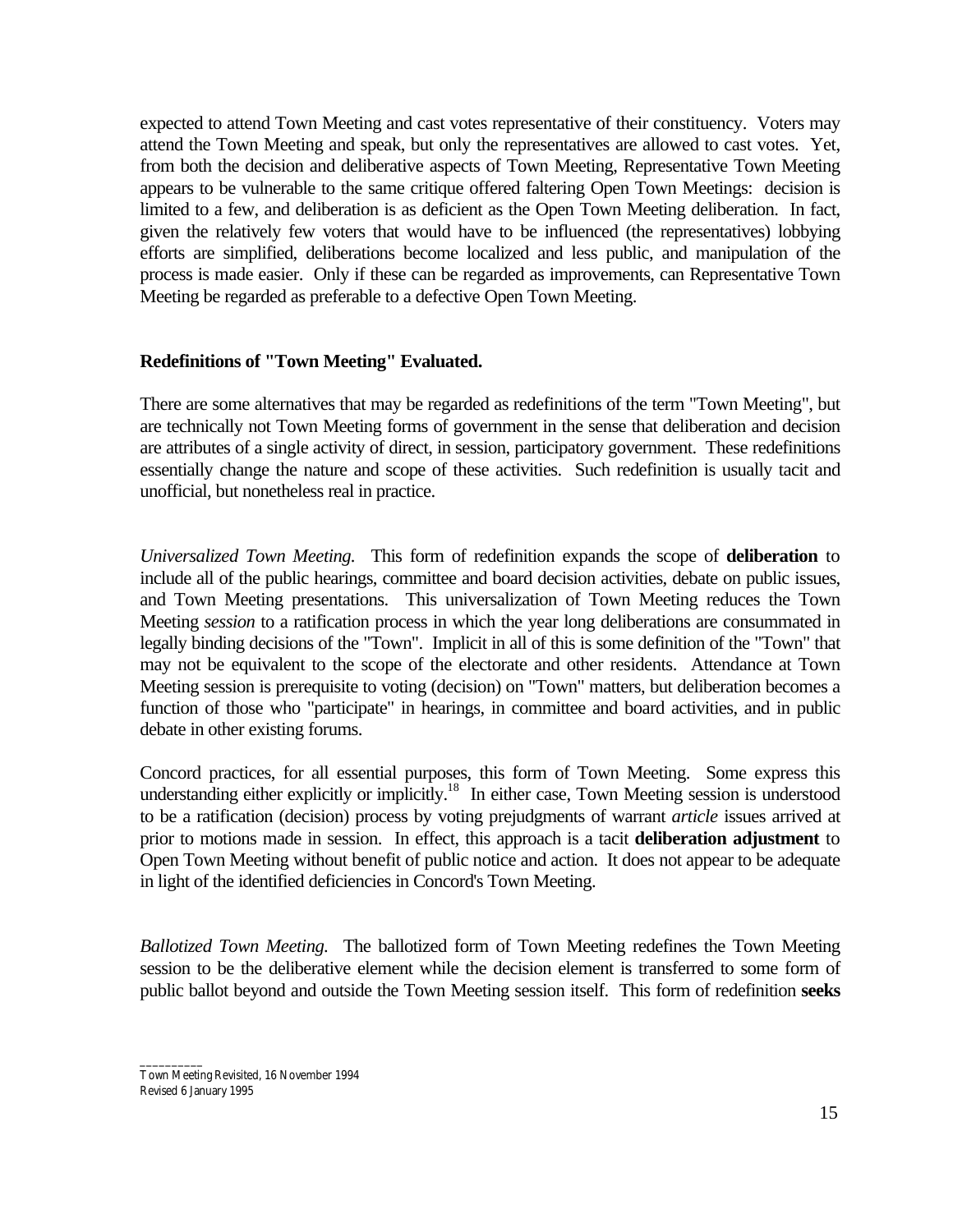**to expand the decision constituency by means of the ballot** and removes the necessity for physical presence at the Town Meeting session. It is reported that Vermont practices a form of this in which the session deliberates the issues followed by decision at the polls.<sup>19</sup> A similar proposal has been made to Concordians in the wake of the Special Town Meeting of 22 Nov 1994 by Mrs. Carole Wayland, Esq. $^{20}$ 

This form of redefinition restricts the Town Meeting session to **deliberation**. It is unclear that registration to vote is a prerequisite for participation in the session discussions, although registration would clearly be a condition of later voting at the polls. It is also not clear that the problem of committee/board dominance and other issues of communication would be adequately addressed by this alternative alone. The alternative does eliminate artificial limitations on access to the vote with its potential or actual violation of the right of equal protection.

### **Summary Evaluation.**

None of the alternative solutions considered above resolve all of the issues of Communication, nor can they do so directly. While the Universalized Town Meeting ostensibly maximizes town visibility and participation in the "Town Meeting" deliberations, in practice no provision is made for an integrated overview or assessment of the combined implications of the various committee/board determinations, nor is it practical for citizens to secure the requisite data or evaluate the committee/board decision processes. The Ballotized Town Meeting may correct this deficiency if committee/board selection and accountability can be effectively addressed. The Universalized Town Meeting seeks to maximize deliberative participation at the committee/board level and leaves unreasonable constraints upon access to the vote. The Ballotized Town Meeting gives maximum access to the vote and provides potential for an integrated assessment of support (committee/board) decisions and their interactive implications. The minimalist solutions inadequately address the basic issues confronting Concord's Town Meeting.

#### **Recommendation.**

The Ballotized Town Meeting appears to provide the best, if imperfect, correction to the issues of Communication and Decision while preserving the intended deliberative and decisive dimensions of Town Meeting. Steps should be taken to adopt the Ballotized Town Meeting in Concord.

#### **Implementation Issues.**

The implementation of a form of Ballotized Town Meeting entails certain implementation issues that would require resolution. Phrased as questions, some of the major issues would be:

\_\_\_\_\_\_\_\_\_\_ Town Meeting Revisited, 16 November 1994 Revised 6 January 1995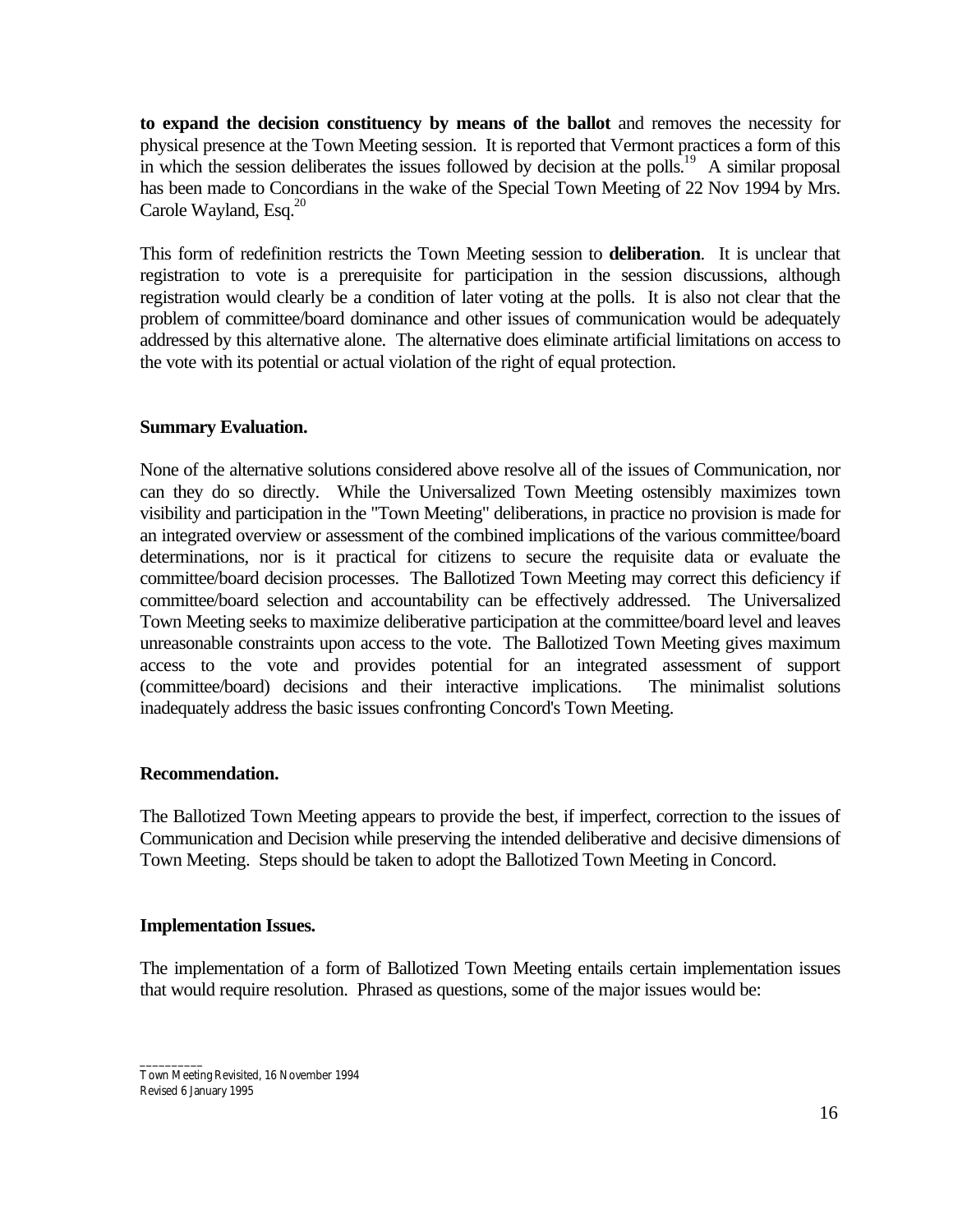1) Issues Regarding *Deliberation*:

a) Shall deliberation be regarded as commencing after a warrant article motion is made in Town Meeting session, or after publishing of the Town Meeting Warrant?

b) How much time shall be alloted to the session?

c) In what order shall warrant articles be considered and according to what standard?

d) Shall voter registration be required for attendance at the session? If not, under what terms/rules shall the discussions proceed and be terminated?

e) Shall the session be required to be broadcast by television and radio? Shall private recording of the proceedings be permitted?

f) What shall be the minimum session site capacity? Shall the capacity be a minimum proportion of the voting population?

g) Shall special Ballotized Town Meetings be permitted and, if so, under what conditions?

2) Issues Regarding *Decision*:

a) How soon after the close of the deliberative session shall the ballot be taken?

b) What form shall the Ballot assume (mechanical, electronic/digital, hand)?

c) Should the ballot be scheduled for a single day or for more than one day?

d) How and under what conditions may ballot decisions be reconsidered/ rescinded?

e) What voting quantification rules shall apply (i.e., majority, 2/3, etc.)?

f) May Proposition 2½ override issues be resolved by action at the Ballotized Town Meeting polls, or shall such an override require a special ballot vote called for that purpose?

\_\_\_\_\_\_\_\_\_\_ Town Meeting Revisited, 16 November 1994 Revised 6 January 1995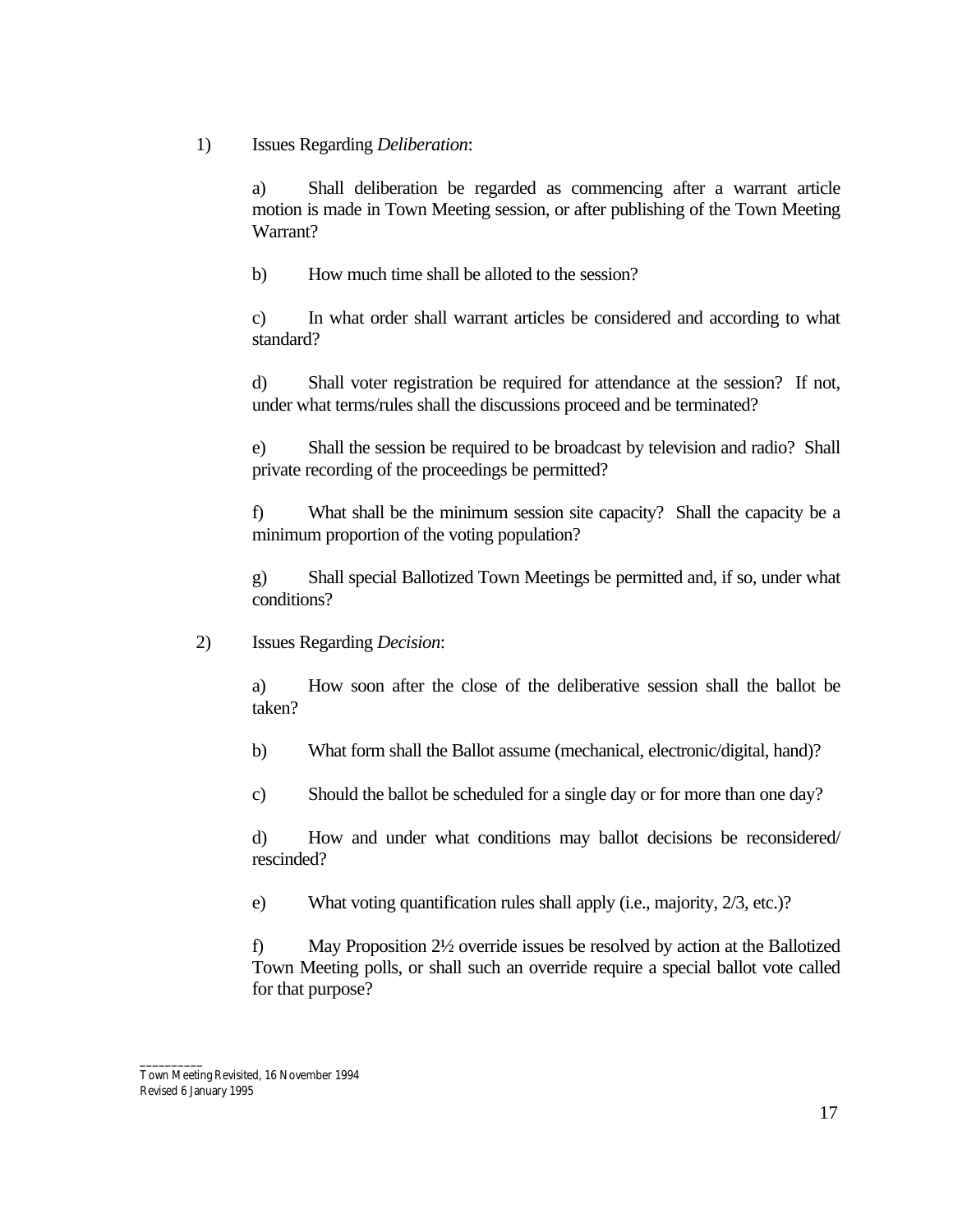While these implementation issues, and others not noted, indicate the complexity of moving from the current Open Town Meeting format to the ballotized format, the move is not as upsetting as might be feared. In fact, much of the existing format could remain in place while being opened to greater flexibility in exercise and effectiveness both in the deliberative and decision aspects of the process.

In principle, the ballotized format hews close to the original intent of Town Meeting, which is to assure that *(1) every person has a right to be heard in council, (2) group decision is made by the vote of all, and (3) everyone is bound by the decision of the majority.* It has the advantage of breaking artificial constraints upon access to both dimensions of the process, deliberation and decision, for large voting populations, and it recognizes the changed realities in the political environment created by the technical means of communication and casting votes. Further, it has the potential for adjusting to both socio-political and technological changes in the future which could permit real-time decision processing by a distributed voting population.

Ballotized Town Meeting could be a way to the future, but it certainly commends itself to the developing situation in Concord, Massachusetts.

Town Meeting Revisited, 16 November 1994 Revised 6 January 1995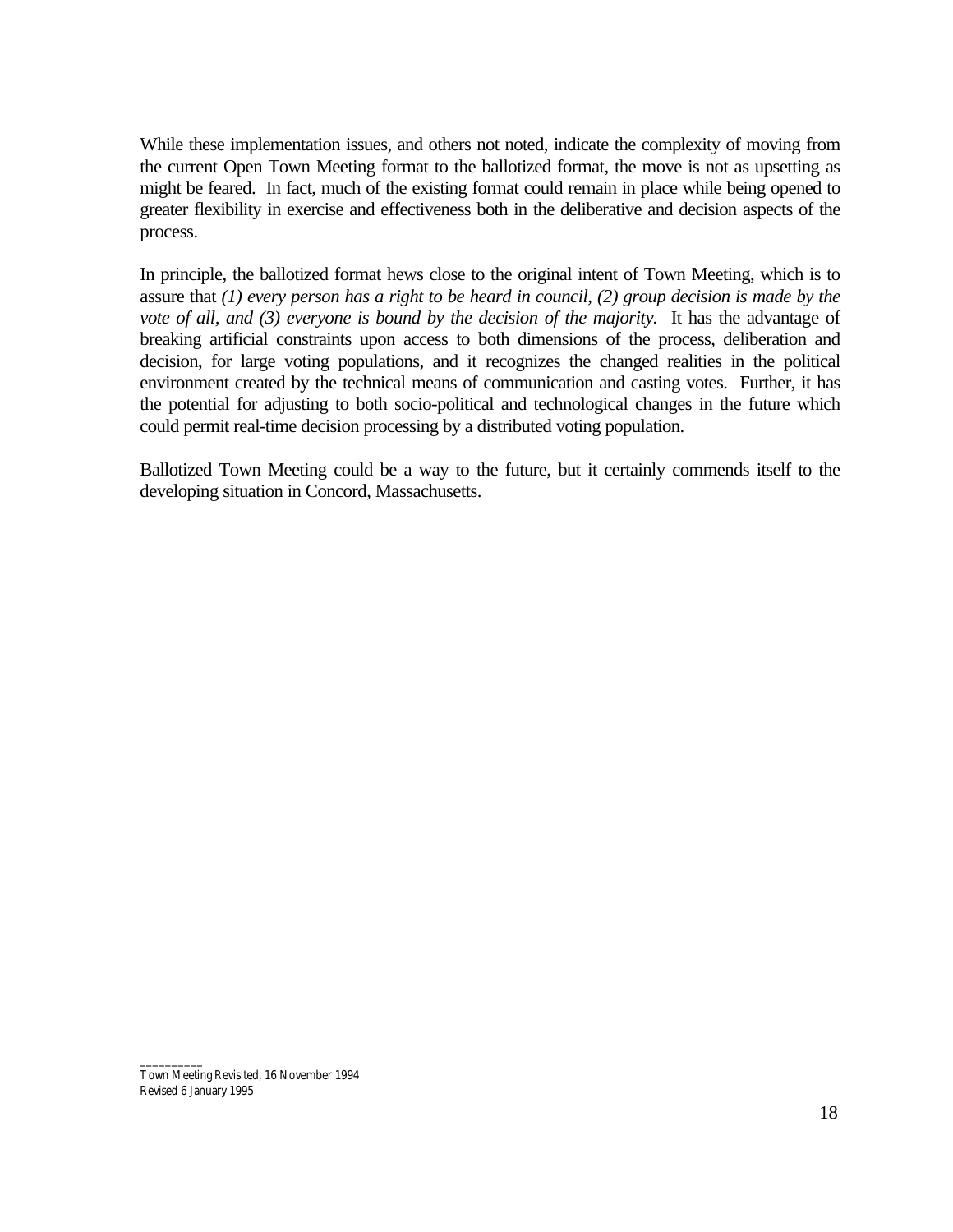#### **ENDNOTES**

See the addendum to the second edition (1984) of *Town Meeting Time, A Handbook of Parliamentary Law*: **The T**o **Meeting** -- Its Development as a Form of Government. The paper traces the origins of Town Meeting to its Norse and Germanics rootage as a practical and durable answer to the balancing of the demands of fiercely independent people for their rights freedoms with the necessity of social and individual peace and security.

*op. cit.*, p. 162ff. The reason for this is broader than the narrow purpose of facilitating communication but certa includes it as a necessary element in ensuring that the resulting decisions were both prudent and informed.

The Massachusetts constitution was amended in 1926 to enable towns having populations of 6000 or more to ado "representative" form of Town Meeting which, by 1959, was adopted by forty-one Massachusetts towns. *op. cit*., pp. 5-9.

My choice of the term "benign tyranny" focuses upon the essential paradox of any democratic institution: *free peo* willingly subject themselves to the dominance of the majority in the expectation and trust that the will of the majority as it imp *the lives and well-being of the minority will be benign -- not malignant and destructive.* Subordination is seen to be as much part of responsibility as is benevolent dominance. Further, the yielding in hope by the minority is a tacit assertion that the majority do not possess infallibility and unquestionable rights of dominance. Thus, a malign or foolish majority equates to tyranny in worst sense, and is, finally, as great a threat to the peace and security of all as the insubordination of a malign and foolish minor Virtuous and wise people are essential to the democratic process.

Of special concern here is the failure of the press in its duties as a responsible informant. The power of the press, like power to tax, is the power to destroy. When and if the press adopts a view of its duties that is predominantly that of advoc over accurate reportage, democracy is blinded. For small communities this may be offset by extra-press communications. even there the difficulty of the decision process is exacerbated. Larger communities with town meeting governments are  $\epsilon$ more vulnerable to the abuse of the freedom of the press as license.

Demeter, in his *Manual of Parliamentary Law and Procedure*, is critical of moderators of town meetings as "vir dictators", and the conduct of town meetings today as "tyrannical". *op. cit.*, pp. vi,vii. At least the potential exists, if not the real in fact.

The discussion of Select Committees in *Town Meeting Time* (Sect. 12, *op. cit.*, pp. 36-40) builds upon a recognition of danger. While not specifically addressing the question of standing boards and committees or *ad hoc* town committees and " forces" as such, the concern broached here is also directly applicable to these entities. The investiture of tacit or real authority l has the advantage of efficiency of business, but also poses the clear danger of subverting the independently informed judgment town meeting proceedings. Accountability at these levels is crucial but rarely achieved.

The LWV/C-C Bulletin, published periodically by the League of Women Voters Concord-Carlisle, reports the activitie key boards and committees as observed by their volunteer observers. This useful document is not available to the general pul but is distributed to the League's local membership. As with any such document prepared by an advocacy group, the informa must be cross-checked and supplemented by independent observation. On the whole, however, the reports are reasonably deta and accurate, given its screening perspective. Such privately distributed information, however, is not an adequate answer to needs of the public for making decisions at Town Meeting. Rather, it helps primarily to advance the special agendas of s organizations by those privy to its contents.

The current Town Moderator, Mr. Stevenson, Esq., does not believe that being a lawyer is at all necessary to servic Moderator. The functions of moderator focus more upon fairness and objectivity than legal expertise, in his experienced view, these qualities are found in many. (Letter, Stevenson to Stephens, 26 Nov 94)

Town Meeting Revisited, 16 November 1994 Revised 6 January 1995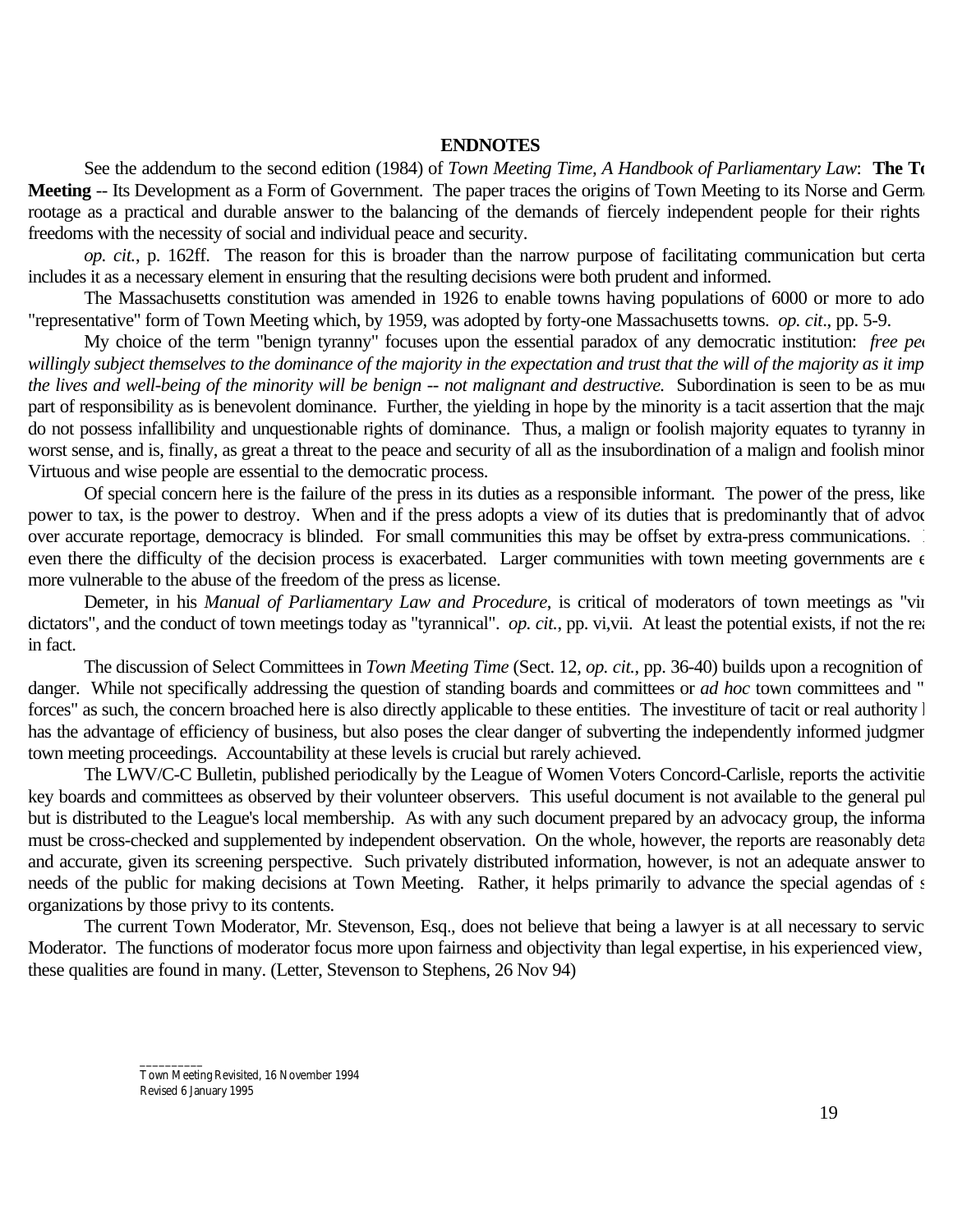A timely example is the adjournment of the 15 November 1994 Special Town Meeting to 22 November 1994 du overflow of voters at the Sentry (Mediplex) auditorium. The auditorium, holding over 1000 persons, was packed, the lobby full of voters checking in, lines extended into the parking lot, and traffic was bumper to bumper on Main Street beyond the I House. Over 1500 voters sought attendance, of which at least a third could be not accomodated -- requiring the adjournment the later date at the CCHS facilities.

issue to be decided was highly contentious and the town was sharply divided on the matter. Seldom in the known histor ne clear case occuring on May 13, 1771 (cited in Wheeler, *Concord: Climate for Freedom*, p. 98), had there been a voter turn rnment for a change of venue for the meeting. Requests to the Moderator for absentee ballots were properly and legally denie . The second session was required to be within two weeks of the adjourned session which would have placed it in the wee nconvenienced the Jewish constituency. The 22nd was the only fair alternative, two days prior to Thanksgiving.

the 22nd, 1413 voters attended, 14% of the registered voters. Because of the holiday timing, many were unable to attend v  $n$  the 15th. Arrangements had been made to accomodate at least 2000 at the high school. The cost was \$17,000-20,000 for b

en a voter population of 10,000, a 20% turnout would nearly have exceeded the capacity of the High School site, and 30% would e facilities beyond practical and economic limits. Yet, at 30% (twice the actual attendance), the level of representation is low for a direct, participatory form of government such as Open Town Meeting.

s is a classic example of the difficulty of securing adequate representation at Open Town Meeting in Concord -- it certa oresight and resources of the community and its leadership.

I am aware of only one instance of a volunteer committee person being removed from position for alleged cause. Ot may have been so disciplined but are unknown to me. It is more common for individuals to resign their positions without pu comment, such as a recent situation with the Planning Board. Such activity leaves little but a gossip trail upon which one can b nothing but speculation. For all practical purposes appointed volunteers stay the course of their appointment regardless of the quality of their efforts.

An interesting database can be constructed from the available Annual Town Reports. See also the summary matrix Concord Officials, Boards and Committees given in the Appendix.

My attendance at a recent Housing Planning Task Force meeting elicited the query, "What have we done to attract attention?"

The struggle over the Willard School property transfer in the previously mentioned Special Town Meeting of November illustrates the situation. The meeting was a single issue meeting. The Moderator stressed that the issue had been fluctuated by the meeting was a single issue meeting. The Moderator stressed that the issue had bee thoroughly *debated* prior to the meeting in other venues and the expression of viewpoint was not to take the form of debate in meeting. Views were expressed without rebuttal with one exception: The main motion presentor's views were permitted to rebutted without further response from the presentor to correct rebuttal errors. It was evident to all that persuasion was not name of the game. Rather, the activity was a ritual exercise performed before the attendees cast their predetermined votes. many perceptive observers, the presentor's arguments were sidestepped in the interest of making contrary assertions. To Meeting had been reduced to declamation rather than deliberation. Decorum and process rules were preserved, but Town Mee had become a poor, limited substitute for the ballot.